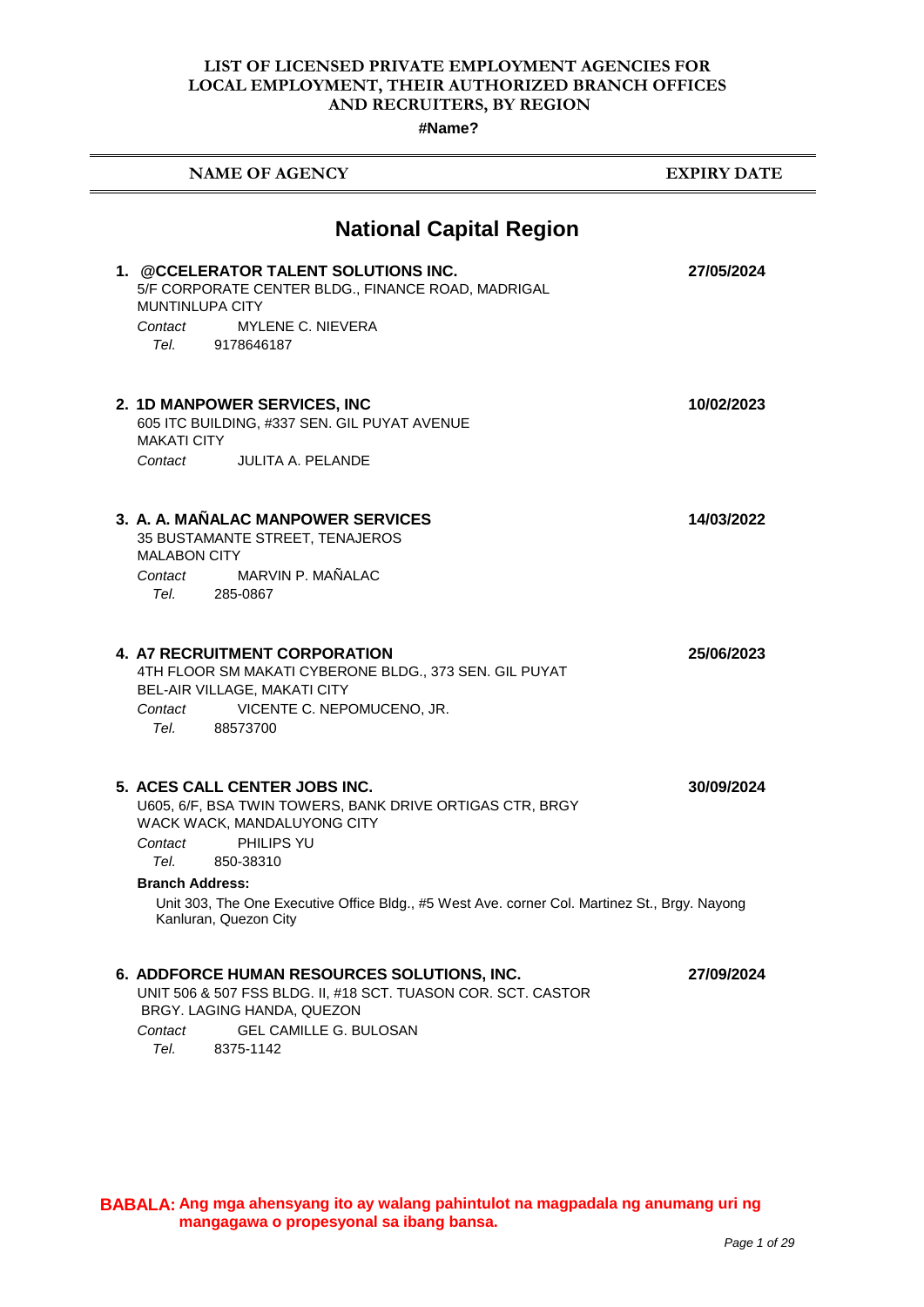| <b>NAME OF AGENCY</b>                                                                                                                                                                                                                                                                                      | <b>EXPIRY DATE</b> |
|------------------------------------------------------------------------------------------------------------------------------------------------------------------------------------------------------------------------------------------------------------------------------------------------------------|--------------------|
| 7. ADI RECRUITMENT INC. (FORMERLY: MANCER CONSULTIN<br>UNIT 304, MCKINLEY PARK RESIDENCES, 31ST ST. CORNER 3RD<br>BONIFACIO GLOBAL CITY, TAGUIG<br>JOY S. OLIVO<br>Contact<br>Tel. Telection of the Telection of the Telection of the Telection of the Telection of the Telection of the Tel<br>9173201304 | 17/09/2024         |
| <b>Recruiter:</b><br>1. SOFIA NOREEN A. PRNCIPIO<br><b>NATIONWIDE</b><br>2. RENIELYN M. FALCONETE<br><b>NATIONWIDE</b>                                                                                                                                                                                     |                    |
| 8. AICKMAN AND GREENE CONSULTANT'S CORPORATION<br>UNIT 300, 3/F EXECUTIVE BUILDING CENTER, 369 GIL PUYAT AVE.<br><b>MAKATI CITY</b><br><b>MARIA CRISTINA G. MONTES</b><br>Contact<br>7621-5234<br>Tel.                                                                                                     | 02/09/2024         |
| <b>9. AKISA EMPLOYMENT AGENCY</b><br>1850-B, 2/F NATIVIDAD ST. CORNER TAYUMAN ST<br>STA. CRUZ, MANILA<br>DANIEL A. MUÑOZ<br>Contact                                                                                                                                                                        | 28/10/2022         |
| <b>10. AKKJ MANPOWER SERVICES</b><br>2/F, PEDRO PLAZA BLDG., 1546 TAFT AVENUE, BRGY 675 ZONE 073<br>ERMITA, MANILA<br>Contact<br><b>JEANNIE J. LIBE</b><br>Tel.<br>2244-6074                                                                                                                               | 04/09/2022         |
| <b>11. ALLIED EXECUTIVE SEARCH CONSULTANTS CORP.</b><br>EAST TOWER U2505B PHILIPPINE STOCK EXCHANGE ROAD<br>ORTIGAS CENTER, PASIG CITY<br>ALEXIS M. LEE<br>Contact<br>Tel. 8667-3248                                                                                                                       | 12/08/2023         |
| <b>12. ALMA-KARIERAS RECRUITMENT SERVICES</b><br>31 COSTA RICA STREET, GREENHEIGHTS PHASE 5, NANGKA<br><b>MARIKINA CITY</b><br>Contact<br>LIZEL B. TIZON<br>Tel.<br>721-72039                                                                                                                              | 14/10/2024         |
| <b>13. ALVARIUM MNL BUSINESS SOLUTIONS CORPORATION</b><br>U-3, G/F, ONE BEATRIZ TOWER CONDO. LAUAN ST., BRGY<br>PROJECT 3, QUEZON CITY<br>GILBERT L. FERNANDEZ<br>Contact<br>Tel. Teles<br>283-1316                                                                                                        | 08/11/2022         |
| 14. AMPERSAND MANAGEMENT & DEV'T. GROUP, INC.<br>UNIT 1A 1ST FLR., UNIQUE PLAZA BLDG, 56 SIERRA MADRE ST.<br>BRGY HIWAY HILLS, MANDALUYONG CITY<br>MA. CRISELDA JENINA C. CRUZ<br>Contact                                                                                                                  | 06/01/2023         |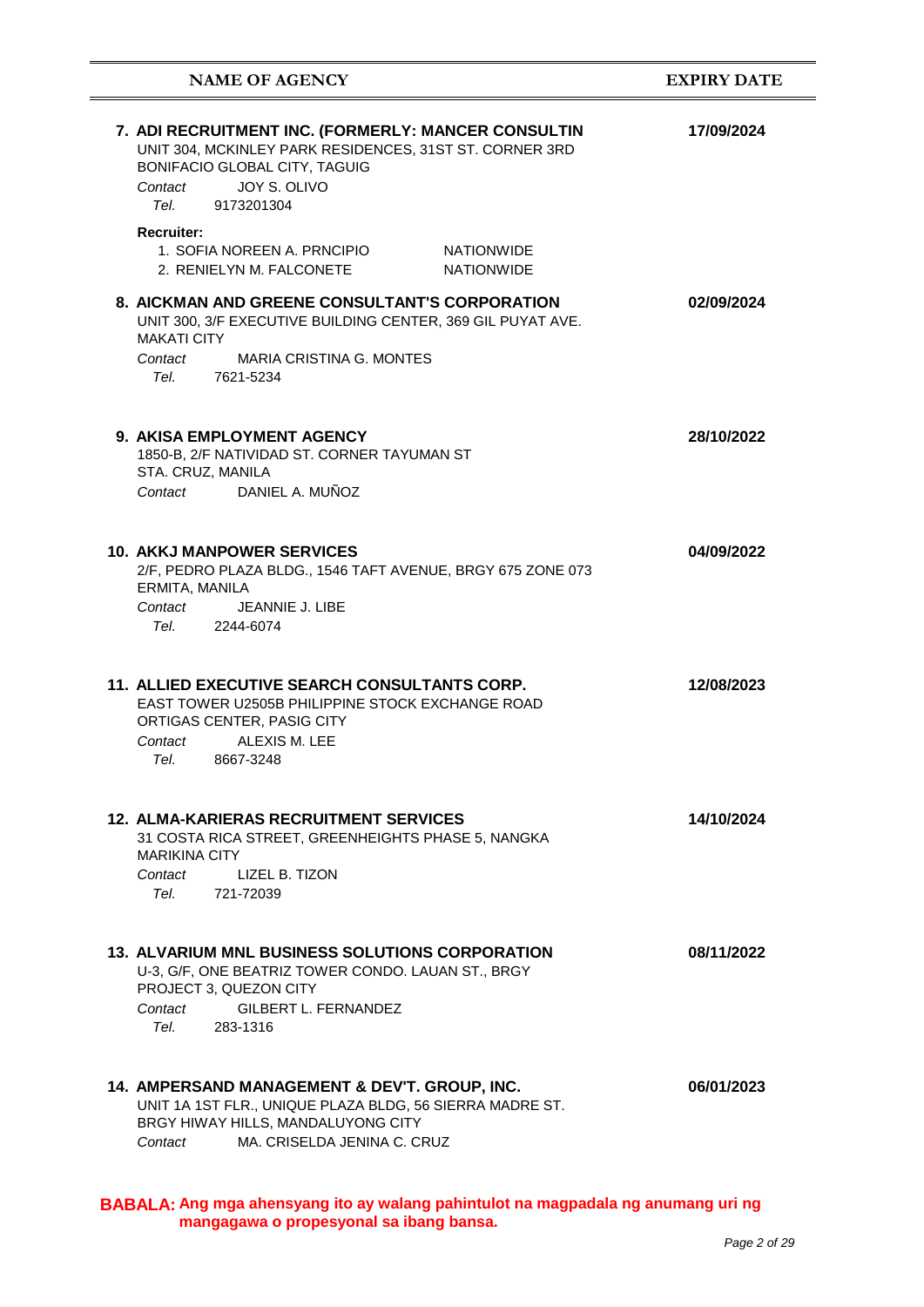| <b>NAME OF AGENCY</b>                                                                                                                                                                                | <b>EXPIRY DATE</b> |
|------------------------------------------------------------------------------------------------------------------------------------------------------------------------------------------------------|--------------------|
| <b>15. ANGELS HAVEN EMPLOYMENT AGENCY</b><br>63-D KAMUNING ROAD, BRGY. KAMUNING<br>QUEZON CITY                                                                                                       | 29/03/2022         |
| VIRGINIA MARIA A. CASTILLO<br>Contact<br>Tel.<br>413-6900                                                                                                                                            |                    |
| <b>16. ARIANNE'S EMPLOYMENT SERVICES</b><br>1178 QUERICADA EXTENSION<br>TONDO, MANILA<br>Contact<br>EMEDIO C. DELVO<br>Tel. Teles<br>2568574                                                         | 11/07/2022         |
| <b>Recruiter:</b><br>1. REY V. SERVINO<br><b>NATIONWIDE</b><br>2. FEBRONIA A. BOLUSAN<br><b>NATIONWIDE</b><br>3. MARITES D. DAMPOR<br><b>NATIONWIDE</b><br><b>NATIONWIDE</b><br>4. VIRGINIA C. ESCOL |                    |
| 17. ASCENTPRO, OPC.<br>UNIT 1804, 18/F, ATLANTA CENTRE ANNAPOLIS ST., GREENHILLS,<br><b>SAN JUAN CITY</b><br>JUAN MIGUEL D. CRISOSTOMO<br>Contact<br>Tel.<br>9050964740                              | 28/04/2024         |
| 18. ASIA PEOPLE SEARCH, INC.<br>6TH FLR. ATHENAEUM BLDG., 160 L.P.LEVISTE ST., SALCEDO<br><b>MAKATI CITY</b><br>ALEXANDER M. GENIL<br>Contact<br>Tel. 816-2466                                       | 12/06/2024         |
| 19. ASIA SELECT, INC.<br>6/F THE ATHENAEUM BLDG., 160 L.P. LEVISTE ST.<br>SALCEDO VILLAGE, MAKATI CITY<br>JEANETTE R. ZULUETA<br>Contact<br>Tel.<br>8814-4200                                        | 12/04/2024         |
| 20. ASPIREE INC.<br>2817 AIC BURGUNDY EMPIRE TOWER, ADB AVENUE<br>ORTIGAS CENTER, PASIG CITY<br><b>ROBERTO ILAGAN</b><br>Contact<br>Tel.<br>5354072                                                  | 22/04/2023         |
| 21. AUMTREND PH.INC.<br>2/F ZETA II BLDG. #25D, 191 SALCEDO ST., LEGASPI VILLAGE<br><b>MAKATI CITY</b><br><b>RIO PIA</b><br>Contact<br>Tel.<br>8-902-0900                                            | 04/10/2023         |

÷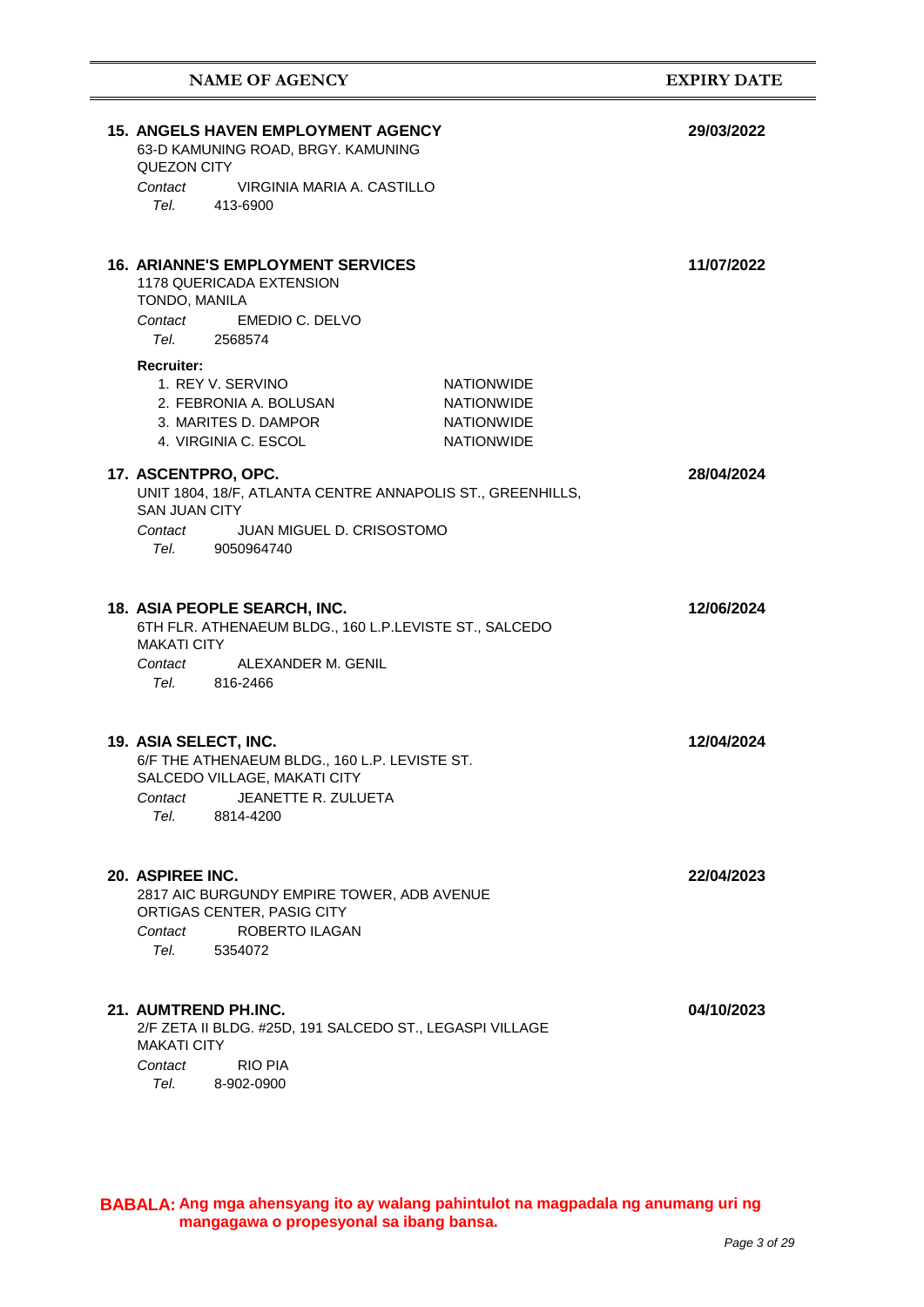| <b>NAME OF AGENCY</b>                                                                                                                                                                                                                                                                                                                                              | <b>EXPIRY DATE</b> |
|--------------------------------------------------------------------------------------------------------------------------------------------------------------------------------------------------------------------------------------------------------------------------------------------------------------------------------------------------------------------|--------------------|
| 22. AVANTI PEOPLE PARTNERSHIP INTERNATIONAL (APPI), INC<br>LEVEL 40 PBCOM TOWER 6795 AYALA AVENUE COR. RUFINO ST.,<br><b>MAKATI CITY</b>                                                                                                                                                                                                                           | 06/09/2024         |
| <b>ARNOLD PANGILINAN</b><br>Contact<br>Tel. Telection of the Telection of the Telection of the Telection of the Telection of the Telection of the Tel<br>09178933741                                                                                                                                                                                               |                    |
| 23. AYUDA BUSINESS MANAGEMNT SOLUTIONS INC.<br>11B STA. ISABEL ST., BRGY. KAPITOLYO,<br><b>PASIG CITY</b><br>CHELZA MARIZ S. MAG-IBA<br>Contact                                                                                                                                                                                                                    | 23/11/2024         |
| Tel. Teles<br>9175437624<br>24. BAREFOOT VENTURES ASIA, INC.<br>3F, TWIN CITIES BLDG., 110 LEGASPI ST., LEGASPI VILLAGE<br>BRGY SAN LORENZO, MAKATI CITY<br><b>EMELIE COLOMA</b><br>Contact<br>Tel. Telection of the Telection of the Telection of the Telection of the Telection of the Telection of the Tel<br>729-51339                                         | 29/08/2022         |
| <b>25. BEBING MANPOWER AGENCY</b><br>358 BANANA ST., NAPICO, MANGGAHAN<br>PASIG CITY<br>RODOLFRO J. ROBASTO<br>Contact<br>Tel. Teles<br>73281620                                                                                                                                                                                                                   | 27/07/2024         |
| 26. BEN EDICTIO SEARCH INC.<br>UNIT 5F-1, 5/F ELECTRA HOUSE BLDG., 115-117 ESTEBAN COR.<br>LEGASPI VILLAGE, MAKATI CITY<br>Contact<br>MELISSA M. VELASCO<br>Tel.<br>77289639                                                                                                                                                                                       | 06/08/2024         |
| 27. BENEDICT CARL MANPOWER CONSULTING, INC.<br>U8-B, 8/F, GMA LOU-BEL PLAZA, 7514 BAGTIKAN ST. COR CHINO<br>SAN ANTONIO VILLAGE, MAKATI CITY<br>PETER PAUL SAVILLO<br>Contact<br>Tel.<br>4038955/9641991                                                                                                                                                           | 31/05/2022         |
| 28. BRANHOUSE BUSINESS SOLUTIONS, INC.<br>9/F, IBM PLAZA #8 EASTWOOD AVE., EASTWOOD CITY CYBERPARK<br>E. RODRIGUEZ JR. AVE., BAGUMBAYAN, QC<br>ANGELINA L. FRANCISCO<br>Contact<br>Tel. Teles<br>9190697790                                                                                                                                                        | 29/08/2024         |
| <b>Recruiter:</b><br>1. JOHN GABRIEL B. ERASGA<br><b>NATIONWIDE</b><br><b>NATIONWIDE</b><br>2. IMELDA B, ESCALA<br>3. MICHAEL S, SAMONTE<br><b>NATIONWIDE</b><br>4. JOHN CARLO P. BENTAZAL<br><b>NATIONWIDE</b><br>5. ANA RJZZA A. RONDINA<br><b>NATIONWIDE</b><br>6. JILLIAN MAE H. IMPAZ<br><b>NATIONWIDE</b><br><b>NATIONWIDE</b><br>7. MARK JOSEPH B, MADRIAGA |                    |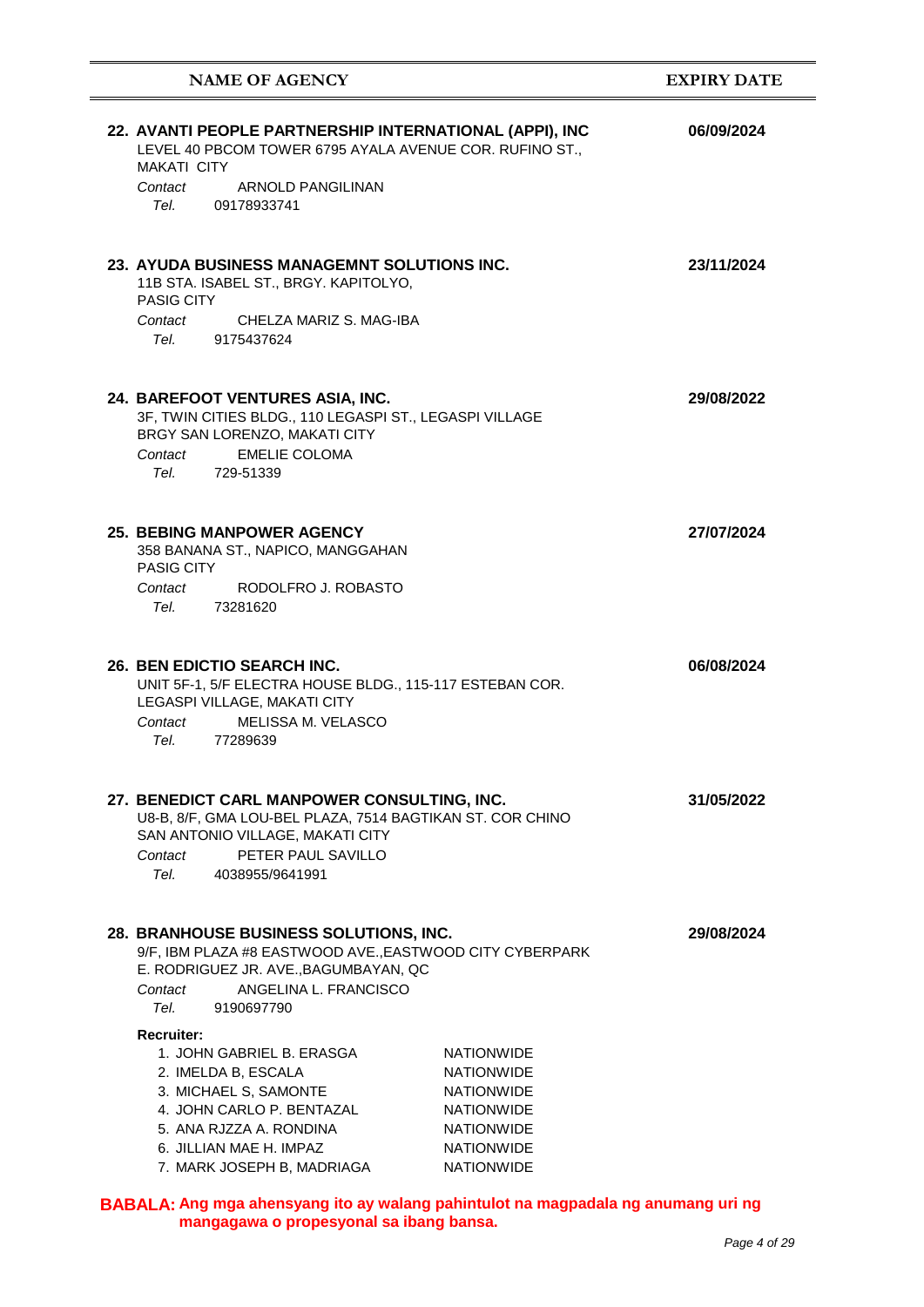| <b>NAME OF AGENCY</b>                                                                                                                                                                                 |                                                             | <b>EXPIRY DATE</b> |
|-------------------------------------------------------------------------------------------------------------------------------------------------------------------------------------------------------|-------------------------------------------------------------|--------------------|
| 8. MAYUMI C, LAYUG<br>9. JETT FLORIAN C. VALLERAMOS<br>10. RONALD B, DACARA                                                                                                                           | <b>NATIONWIDE</b><br><b>NATIONWIDE</b><br><b>NATIONWIDE</b> |                    |
| 29. CAREER CONNECT INC.<br>U101 COSMOPOLITAN COR B. GONZALES COR. L. AVELINO STS,<br>XAVIERVILLE II, LOYOLA HEIGHTS, QUEZON CITY<br><b>STEVEN B. SANTOS</b><br>Contact<br>9284991<br>Tel. Teles       |                                                             | 23/10/2022         |
| <b>30. CAREER PURVEYORS CO.</b><br>UNIT 19, 3RD FLOOR CEDAR EXECUTIVE BUILDING I<br>1006 ARNAIZ AVE., MAKATI CITY<br><b>GLORIA MEJIA</b><br>Contact<br>886-9827<br>Tel. Teles                         |                                                             | 26/04/2022         |
| 31. CAREERMAGNET INC.<br>RM.102 & 103 GRD FLR, 4897 NOVALICHES ST. COR BINAKOD ST.,<br>BRGY. OLYMPIA, MAKATI CITY<br>Contact<br><b>REDERICK NOEL PANTIA</b><br>Tel.<br>554-0914                       |                                                             | 08/10/2022         |
| <b>32. CION EMPLOYMENT SERVICES</b><br>711 SHAW BLVD., BRGY. WACK WACK,<br><b>MANDALUYONG CITY</b><br>Contact<br>DELMA B. GILBUENA<br>Tel.<br>0938847-1871                                            |                                                             | 07/07/2024         |
| 33. COBDEN AND CARTER INTERNATIONAL INC.<br>U703, COHERCO FINANCIAL TOWER, TRADE ST COR INV'T DRIVE<br>MADRIGAL BUSINESS PARK, ALABANG,<br>JOSEPH GABRIEL S. RONQUILLO<br>Contact<br>Tel.<br>810-3371 |                                                             | 27/05/2022         |
| 34. CORPORATE EXECUTIVE SEARCH, INC.<br>SUITE 1115 MEDICAL PLAZA BLDG., AMORSOLO COR. DELA ROSA<br>LEGASPI VILLAGE, MAKATI CITY<br>Contact<br><b>ADRIAN ABELLE</b><br>Tel.<br>8750-6138               |                                                             | 02/07/2024         |
| 35. COUNTRY MILES MNGT. SERVICES & PLACEMENT AGENCY<br>1017 - B AURORA BLVD. BRGY. DUYAN DUYAN, PROJ. 3<br>QUEZON CITY<br><b>EMERITA G. CAOILE</b><br>Contact<br>Tel.<br>28958684                     |                                                             | 12/08/2024         |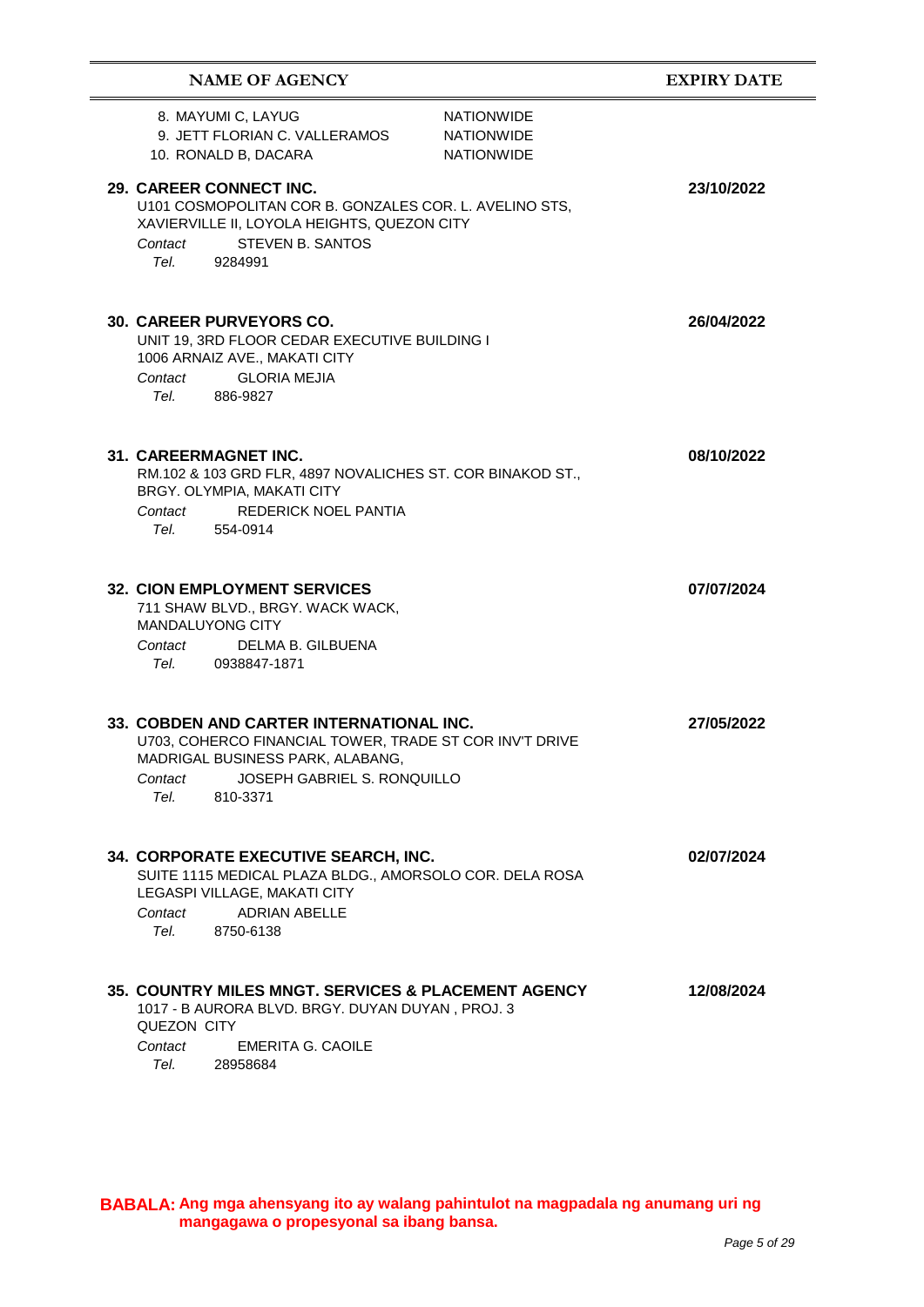| <b>NAME OF AGENCY</b>                                                                                                                                                                                        | <b>EXPIRY DATE</b> |
|--------------------------------------------------------------------------------------------------------------------------------------------------------------------------------------------------------------|--------------------|
| <b>36. CURRAN DALY AND ASSOCIATES INC.</b><br>LEVEL 12, ROBINSONS SUMMIT CENTER 6783 AYALA AVE.<br><b>MAKATI CITY</b><br><b>BERNARD MAGNO</b><br>Contact<br>Tel. 8479-1853                                   | 16/10/2024         |
| <b>37. DAUSON EMPLOYMENT SERVICES</b><br>2339 LEVERIZA STREET<br><b>PASAY CITY</b><br>JOCELYN F. RAMOS<br>Contact<br>Tel.<br>551-5938                                                                        | 15/07/2022         |
| <b>38. DELTA EMPLOYMENT AGENCY</b><br><b>1111 JULIO NAKPIL STREET</b><br>PACO, MANILA<br>Contact<br>TERESITA J. LAYUG<br>Tel.<br>8523-0335<br><b>Branch Address:</b><br>796 Aurora Blvd., Cubao, Quezon City | 02/09/2024         |
| 39. DEMPSEY RESOURCE MANAGEMENT, INC.<br>UNIT 405 VICARS BLDG., 31 VISAYAS AVE., VASRA<br>QUEZON CITY<br>NICOMEDES C. SABADO<br>Contact<br>Tel. Teles<br>9176328060                                          | 21/02/2025         |
| <b>40. DENCOM CONSULTANCY AND MANPOWER SERVICES</b><br>RM.3008-2009 THE CITYLAND PASONG TAMO TOWER CHINO<br>CORNER PIO DEL PILAR, MAKATI CITY<br><b>NOEMI LACHICA</b><br>Contact<br>Tel.<br>8136977          | 08/09/2024         |
| 41. DRAKE PERSONNEL (PHILS.), INC.<br>18TH FLOOR TRIDENT TOWER, 312 SEN. GIL PUYAT AVENUE<br><b>MAKATI CITY</b><br>Contact<br>LIRA C. COMPLIDO<br>Tel.<br>775-32490                                          | 11/07/2024         |
| <b>Recruiter:</b><br>1. LORRAINE FRANCHESCA B,<br><b>NATIONWIDE</b><br>2. ANGELICA TRISHA U. UGOT<br><b>NATIONWIDE</b><br>3. ANNA PATRICIA R. LOPEZ<br><b>NATIONWIDE</b>                                     |                    |
| <b>42. DRIVEN MANPOWER CORPORATION</b><br>UNITS CS-4 MEZZANINE LEVEL, LE MIRAGE DE MALATE, 2126 A,<br><b>MALATE MANILA</b><br>ROMA JAYNE L. BUSTILLO<br>Contact<br>Tel.<br>8722-5720                         | 18/03/2024         |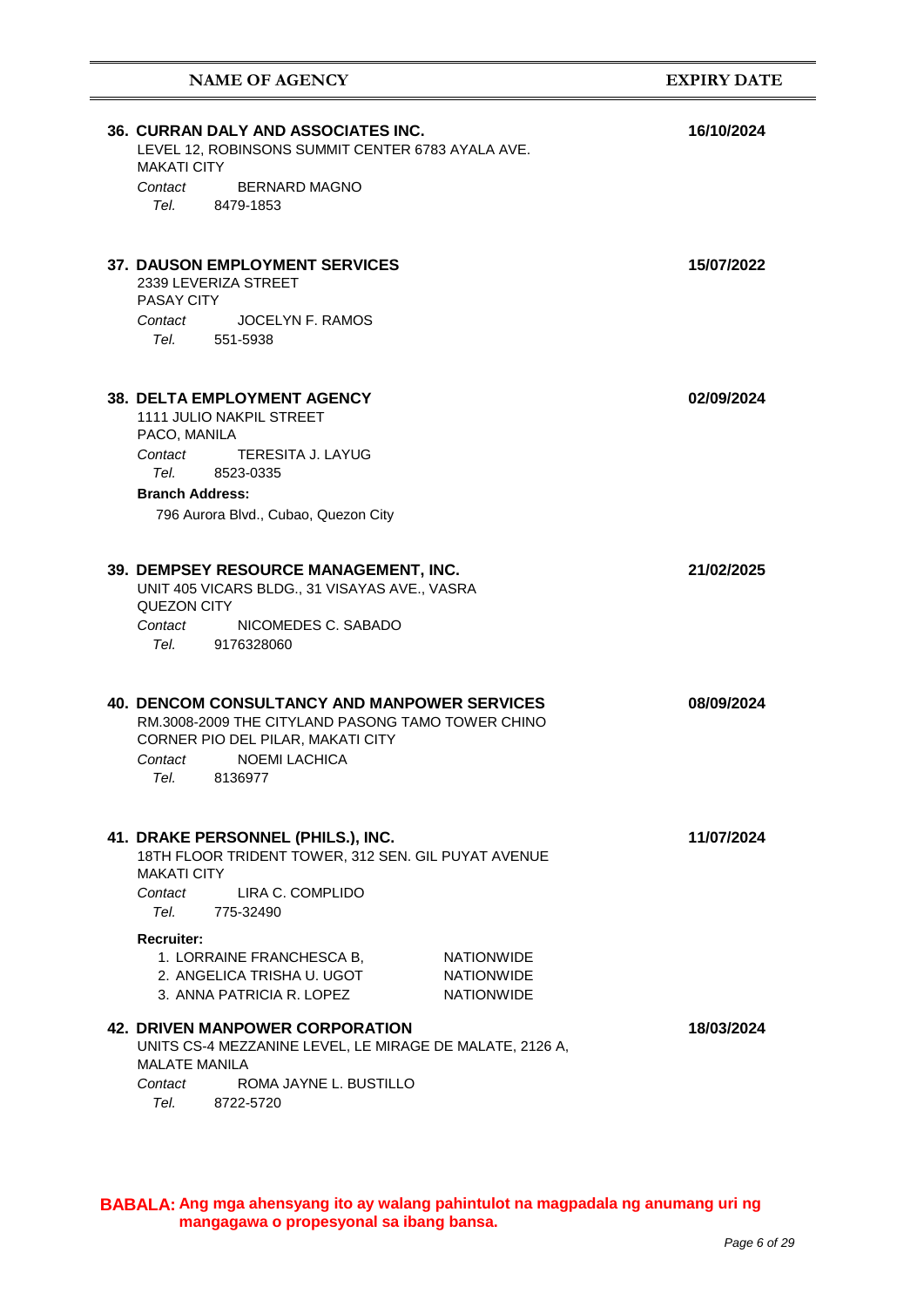| <b>NAME OF AGENCY</b>                                                                                                                                                                                                | <b>EXPIRY DATE</b> |
|----------------------------------------------------------------------------------------------------------------------------------------------------------------------------------------------------------------------|--------------------|
| 43. DYNAMIC TALENT SOLUTIONS PRIVATE CORPORATION<br>201 FIRST GLOBAL BUILDING, 122 GAMBOA ST., LEGASPI VILLAGE<br><b>MAKATI CITY</b><br>ATTY, EUGENE MATEO<br>Contact                                                | 28/08/2022         |
| Tel.<br>626-3937                                                                                                                                                                                                     |                    |
| 44. EDBERT MANAGEMENT SERVICES & PLACEMENT AGENCY<br>2F ANTONIO STREET, BRGY SALAPAN<br><b>SAN JUAN CITY</b><br>Contact EDNA C. GERVACIO                                                                             | 19/05/2022         |
| Tel. 724-9613                                                                                                                                                                                                        |                    |
| <b>45. EDULYNX CORP.</b><br>11/F UNIT C, BELVEDERE TOWER SAN MIGUEL AVE.<br>ORTIGAS CENTER, PASIG CITY<br>Contact ALFREDO BONDOC                                                                                     | 11/01/2023         |
| Tel. 8636-3322                                                                                                                                                                                                       |                    |
| 46. EJ HALL CONSULTANTS, INC.<br>UNIT 3, 4/F, TOWER 6789 AYALA AVE.<br><b>MAKATI CITY</b>                                                                                                                            | 05/10/2022         |
| Contact EDGAR D. HALOG<br>Tel. 824-9470                                                                                                                                                                              |                    |
| 47. EPS STAFFING SERVICE GROUP, INC.<br>UNIT 1011 CITYLAND HERRERA TOWER CORNER VALERO STREET<br>SALCEDO VILLAGE, MAKATI CITY<br>Contact KRISTINE THERESE A. GUMIA<br>Tel. 7728-1899                                 | 14/01/2024         |
| <b>48. ES NETWORKS PHILIPPINES BUSINESS SERVICES, INC</b><br>U1503, 104 H. V. DELA COASTA ST. LIBERTY CTR BLDG., SALCEDO<br>BRGY BEL-AIR, MAKATI CITY<br>ROSARIE MAE F. COSICO<br>Contact<br>Tel. Teles<br>7625-0941 | 30/07/2023         |
| <b>49. ETRICH JOB PLACEMENT AGENCY</b><br>116 CAPTAIN CRUZ ST., BRGY. PARADA<br><b>VALENZUELA CITY</b><br>ELEANOR T. TELLO<br>Contact<br>Tel. Teles<br>29953334                                                      | 12/04/2024         |
| <b>Recruiter:</b><br>1. BRIAN C. LUZGANO<br><b>NATIONWIDE</b>                                                                                                                                                        |                    |
| <b>50. ETS CONSULTING INC.</b><br>G/F JMT CORPORATE CONDOMINIUM, ADB AVENUE, ORTIGAS<br><b>PASIG CITY</b><br>JENNIFER P. ALBA<br>Contact<br>Tel. Teles<br>9178444931                                                 | 26/08/2024         |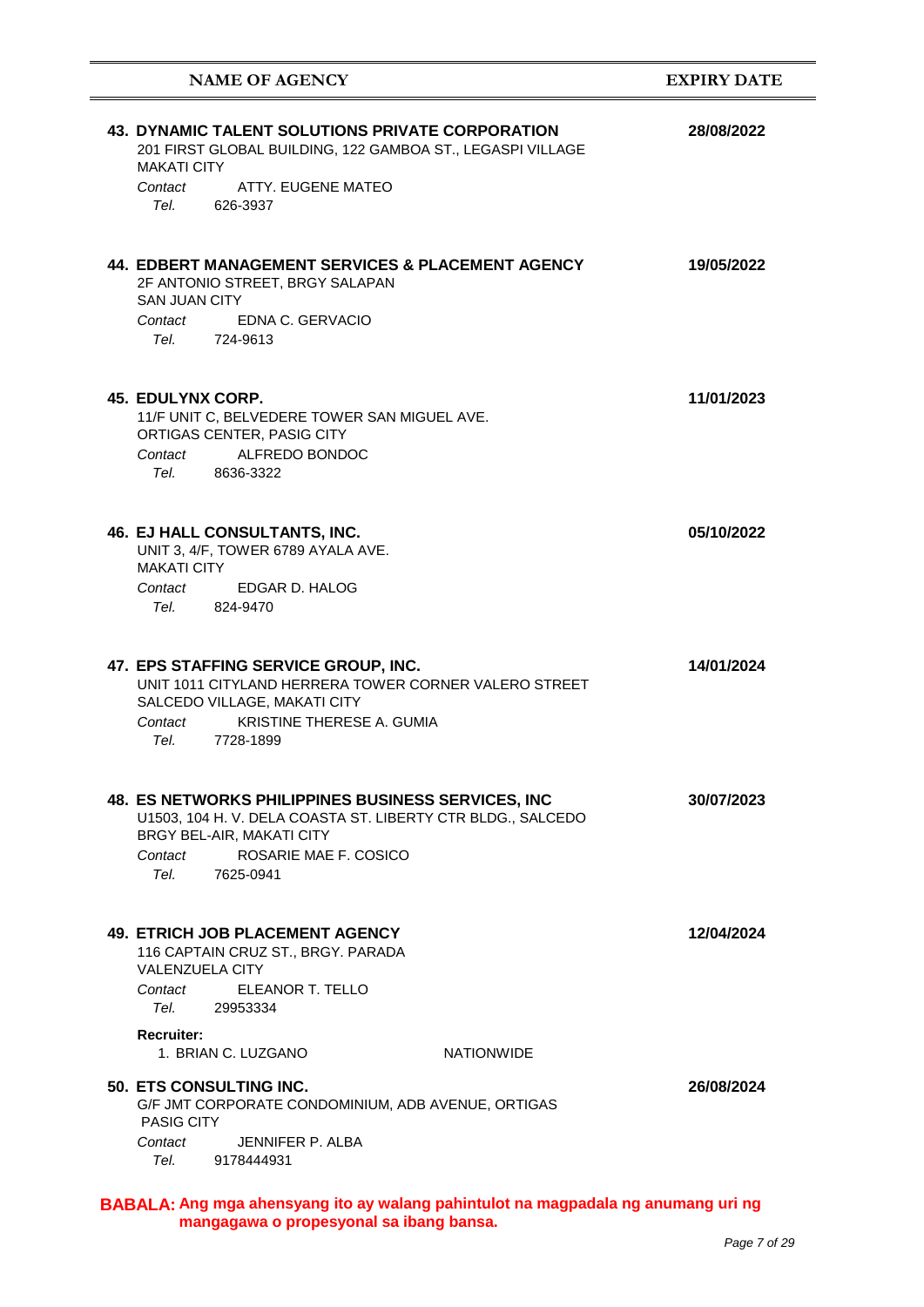| 51. ETT WORKFORCE MANAGEMENT SERVICES, INC.<br>UNITS 1114 & 1117 CITYLAND SHAW TOWER, SAINT FRANCIS ST.<br>SHAW BLVD., MANDALUYONG CITY<br>Contact LEA JOANNA T. TALUCOD<br>Tel. 6355049         | 01/04/2024 |
|--------------------------------------------------------------------------------------------------------------------------------------------------------------------------------------------------|------------|
| 52. EUROASIA EXECUTIVE SEARCH INC.<br>2/F PARAGON PLAZA BLDG., #162 EDSA<br><b>MANDALUYONG CITY</b><br>Contact JO-AN IGCALINOS<br>Tel. 8706-0468                                                 | 25/10/2024 |
| 53. FASTLINK-PRO SOLUTIONS AND SERVICES INC.<br>22B ROAD 9, GSIS HILLS SUBDIVISION, TALIPAPA, BRGY 164<br><b>CALOOCAN CITY</b><br>EMELITO REYMUND G. ORENCIA<br>Contact<br>Tel. 8366-6574        | 01/03/2023 |
| 54. FGS EAST ASIA TECHNICAL RESOURCE MANAGEMENT INC.<br>UNIT 2B, ARO CENTRE BUENCAMINO ST., ALABANG-ZAPOTE ROAD<br>CUPANG, MUNTINLUPA CITY<br>DANIELLE IAN P. DULAY<br>Contact<br>Tel. 8672-7879 | 13/09/2023 |
| 55. FIND HUMAN RESOURCES INC.<br>1401-D 14TH FLR, 88 CORPORATE CENTER, 141-D VALERO ST.<br>COR SEDEÑO ST., MAKATI CITY<br><b>MARIA MONICA MARALIT</b><br>Contact<br>Tel. 8834 8434               | 28/09/2022 |
| 56. FIR MANPOWER PHILS, INC.<br>RPPMS 3 & 5, 2ND FLR., FFW ANNEX BLDG., 1943 TAFT AVENUE<br>BRGY 703, MALATE, MANILA<br>JOSEPH GABRIEL S. RONQUILLO<br>Contact<br>Tel. Teles<br>5249592          | 03/07/2022 |
| 57. GATEKING MANPOWER CORPORATION<br>2/F 172 ALABANG-ZAPOTE ROAD, PAMPLONA<br><b>LAS PIÑAS CITY</b><br><b>RUEL B. BASTES</b><br>Contact<br>Tel. Teles<br>846-0109                                | 23/07/2024 |
| <b>58. GENTEM CONSULTING SERVICES INC</b><br>4A 4F CYPRESS GARDENS, 112 V. A. RUFINO ST., LEGASPI VILLAGE<br><b>MAKATI CITY</b><br>Contact<br><b>BERNICE BERENGUER</b><br>Tel.<br>8292-2578      | 18/12/2022 |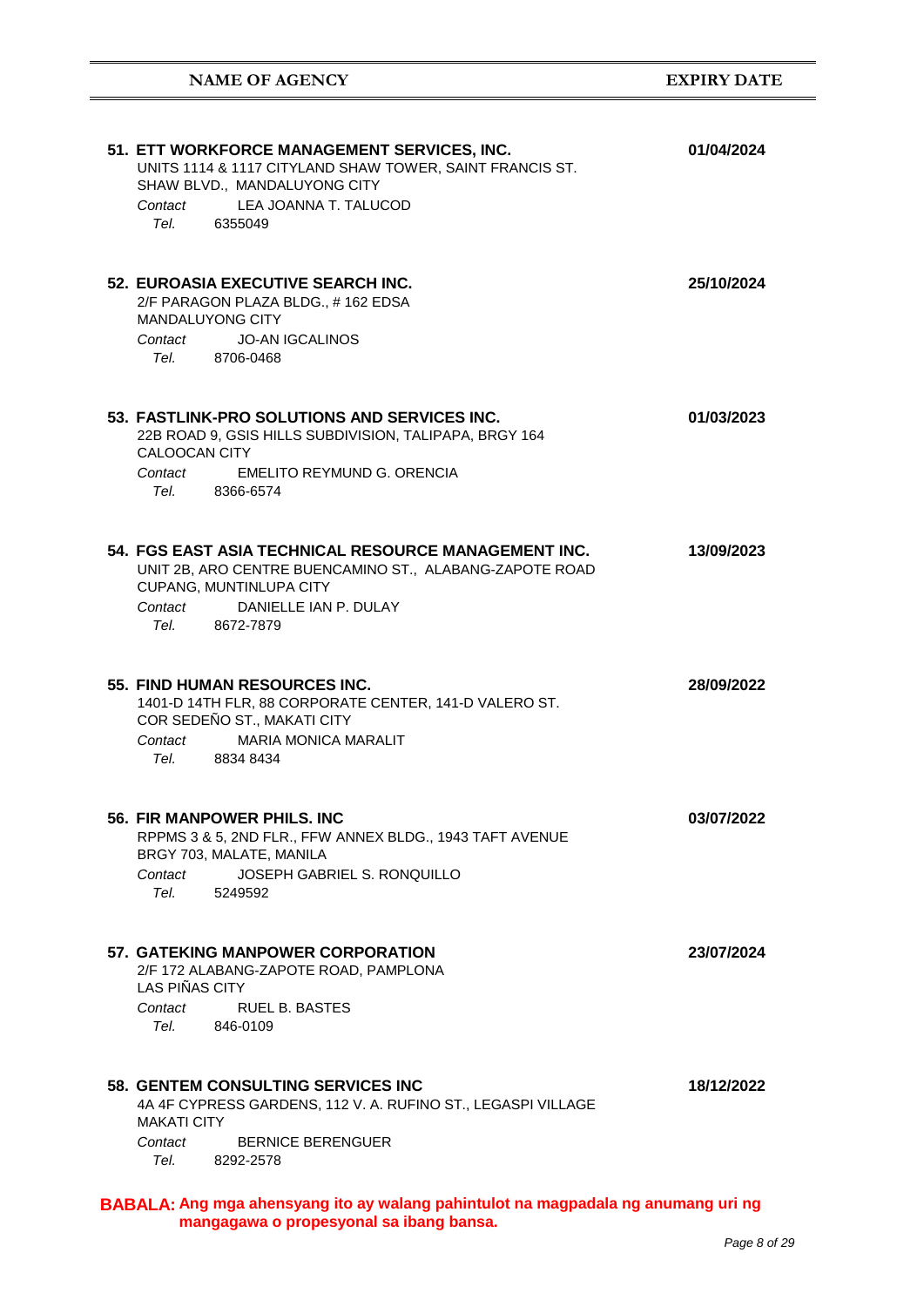**NAME OF AGENCY EXPIRY DATE**

| 59. GERMAN MARINE AGENCIES, INC.<br>#3912 LUBECA HOUSE, HENERAL MACABULOS STREET, BANGKAL<br>MAKATI CITY                                                                         | 10/07/2023 |
|----------------------------------------------------------------------------------------------------------------------------------------------------------------------------------|------------|
| Contact CECILE A. SAMALA<br>Tel. 843-7720/843-0392                                                                                                                               |            |
| 60. GLOBAL MANPOWERLINK DB, INC.<br>UNIT 2402, #139 CORPORATE CENTER, VALERO STREET<br>SALCEDO VILLAGE, MAKATI CITY<br>Contact MARIA VENUS S. SAHARA<br>Tel. 8938815             | 16/09/2022 |
| 61. GLOBAL RESOURCE FOR OUTSOURCED WKRS (GROW), IN<br>6/F STI HOLDINGS CENTER 6764 AYALA AVENUE,<br><b>MAKATI CITY</b><br>Contact EUSEBIO H. TANCO                               | 20/02/2025 |
| 62. GOLDEN RAISE EMPLOYEMENT AGENCY<br>3035 V. MAPA ST. STA MESA<br>MANILA<br>Contact ACELITA SEPAGAN<br>Tel. 775-1722                                                           | 28/10/2022 |
| 63. GOLDZ MANPOWER & MANAGEMENT SERVICES, INC.<br>2/F, 1425 UNION ST. COR. SAN ANTONIO<br>PACO, MANILA<br>Contact<br>JOVANIE A. GAMUHAY<br>Tel. 882-5349                         | 02/07/2024 |
| <b>64. GOOD HARVEST EMPLOYMENT SERVICES</b><br>2997 V. MAPA ST.<br>STA. MESA, MANILA<br>FE P. PARIÑA<br>Contact<br>Tel.<br>87168341/8713-0452                                    | 03/08/2024 |
| 65. GRAND JUBILEE MANPOWER SERVICES, INC.<br>RM 309 SAPPHIRE BLDG, 713 RIZAL AVE. EXT. VICTORY LINER<br><b>CALOOCAN CITY</b><br>AMELITA G. HILARIO<br>Contact<br>Tel.<br>9273700 | 10/06/2022 |
| 66. GRATITUDE JOBS AHEAD HR, INC.<br>UNIT 504-B SUMMIT ONE TOWER BLDG., BRGY. HIGHWAY HILLS<br>530 SHAW BLVD, MANDALUYONG CITY<br>MICHELLE A. VELASCO<br>Contact                 | 01/11/2023 |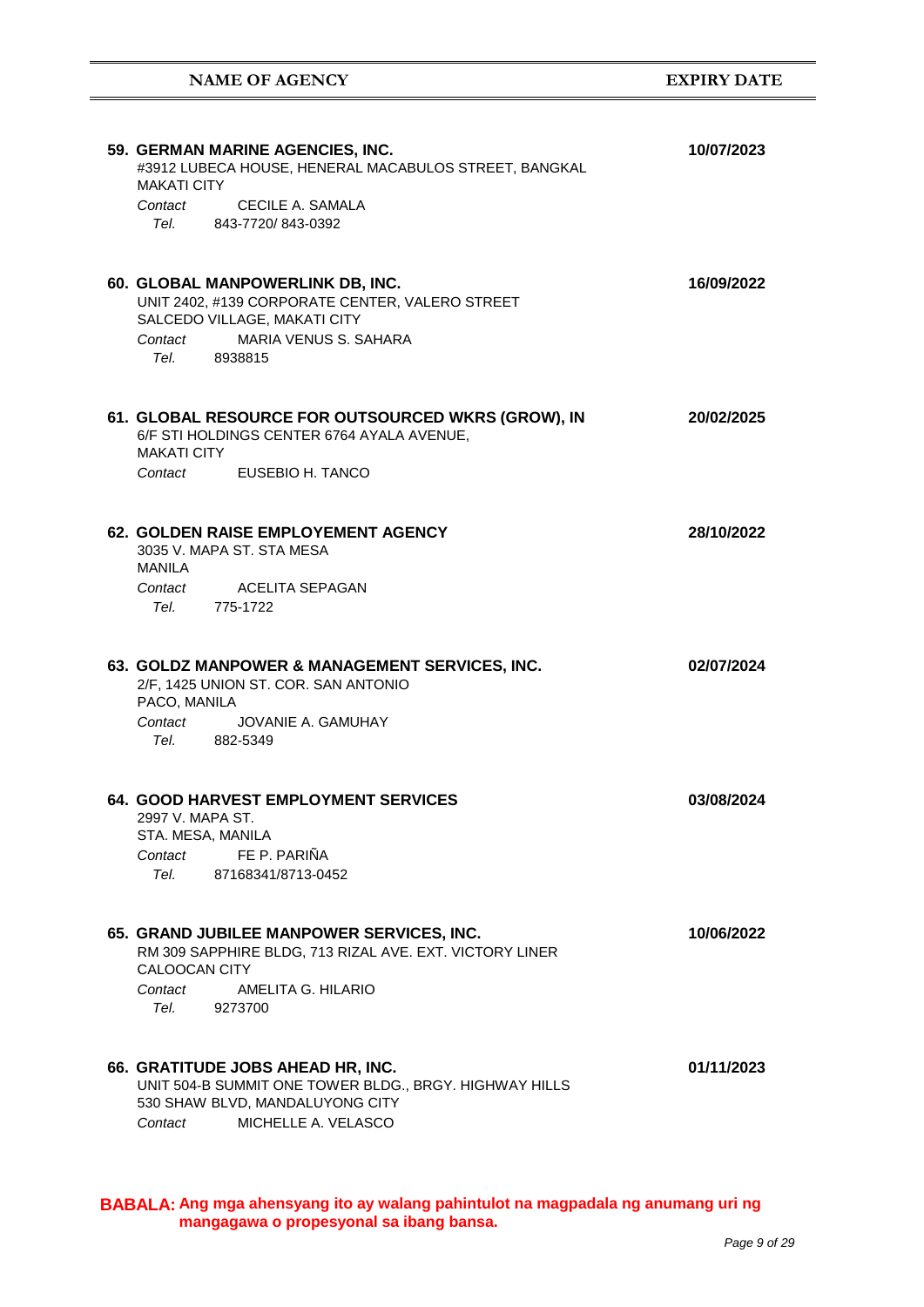| <b>67. GRRT RECRUITMENT SERVICES</b><br>11/09/2022<br>UNIT C. BURKE HOUSE NO. 5, 2439 PEDRO GIL STREET<br>STA. ANA, MANILA<br>JOHANNAH AIKA T. GILHANG<br>Contact<br>Tel. Telection of the Telection of the Telection of the Telection of the Telection of the Telection of the Tel<br>7567656<br>68. GSS-PH CONSULTING SOLUTION INC.<br>10/05/2024<br>9310 DUNGON ST. SAN ANTONIO VILLAGE,<br><b>MAKATI CITY</b><br>KISHORE L. CHUGANI<br>Contact<br>Tel.<br>9178111552<br><b>69. HARRAF MANPOWER SERVICES</b><br>03/05/2022<br>3/F ALOG BLDG., #8131 SGT. YABUT STREET, GUADALUPE NUEVO<br><b>MAKATI CITY</b><br>Contact<br>MARK ANTHONY B. DIMACALI<br>Tel.<br>745-9075<br><b>70. HELP-IN-HOME EMPLOYMENT AGENCY</b><br>10/10/2022<br>615 BONI AVENUE, PLAINVIEWS<br><b>MANDALUYONG CITY</b><br>ANDREA G. CACDAC<br>Contact<br>Tel. 532-8376<br>71. HERO RESOURCES INC.<br>17/06/2022<br>UNIT A. CARATLAND BLDG., 1941 TAFT AVE., BRGY 36<br><b>PASAY CITY</b><br>Contact<br>WILSON Q. CRUZ<br>72. HIREASIA TALENT AND LEADERSHIP CONSULTING, INC.<br>25/10/2024<br>4/F UNITS 415 & 417 C & D COMMERCE AND INDUSTRY PLAZA<br><b>TAGUIG CITY</b><br>Contact<br>IA T. QUILING<br>Tel.<br>86836290<br>73. HIREZELLO, INC.<br>23/05/2024<br>5/F SALCEDO VILLAGE V, CORPORATE CENTER HOME MAKATI, BEL-<br><b>MAKATI CITY</b><br>Contact<br>MARISSA ANNA S. QUINTANA<br><b>74. HRGS EMPLOYMENT SERVICES</b><br>12/07/2024<br>479-H BONI AVENUE, PLAINVIEW<br><b>MANDALUYONG CITY</b><br>MA. HELEN L. GONZALES<br>Contact<br>Tel.<br>5359102<br><b>Branch Address:</b> | <b>NAME OF AGENCY</b>                 | <b>EXPIRY DATE</b> |
|--------------------------------------------------------------------------------------------------------------------------------------------------------------------------------------------------------------------------------------------------------------------------------------------------------------------------------------------------------------------------------------------------------------------------------------------------------------------------------------------------------------------------------------------------------------------------------------------------------------------------------------------------------------------------------------------------------------------------------------------------------------------------------------------------------------------------------------------------------------------------------------------------------------------------------------------------------------------------------------------------------------------------------------------------------------------------------------------------------------------------------------------------------------------------------------------------------------------------------------------------------------------------------------------------------------------------------------------------------------------------------------------------------------------------------------------------------------------------------------------------------------------------------------------------------------------|---------------------------------------|--------------------|
|                                                                                                                                                                                                                                                                                                                                                                                                                                                                                                                                                                                                                                                                                                                                                                                                                                                                                                                                                                                                                                                                                                                                                                                                                                                                                                                                                                                                                                                                                                                                                                    |                                       |                    |
|                                                                                                                                                                                                                                                                                                                                                                                                                                                                                                                                                                                                                                                                                                                                                                                                                                                                                                                                                                                                                                                                                                                                                                                                                                                                                                                                                                                                                                                                                                                                                                    |                                       |                    |
|                                                                                                                                                                                                                                                                                                                                                                                                                                                                                                                                                                                                                                                                                                                                                                                                                                                                                                                                                                                                                                                                                                                                                                                                                                                                                                                                                                                                                                                                                                                                                                    |                                       |                    |
|                                                                                                                                                                                                                                                                                                                                                                                                                                                                                                                                                                                                                                                                                                                                                                                                                                                                                                                                                                                                                                                                                                                                                                                                                                                                                                                                                                                                                                                                                                                                                                    |                                       |                    |
|                                                                                                                                                                                                                                                                                                                                                                                                                                                                                                                                                                                                                                                                                                                                                                                                                                                                                                                                                                                                                                                                                                                                                                                                                                                                                                                                                                                                                                                                                                                                                                    |                                       |                    |
|                                                                                                                                                                                                                                                                                                                                                                                                                                                                                                                                                                                                                                                                                                                                                                                                                                                                                                                                                                                                                                                                                                                                                                                                                                                                                                                                                                                                                                                                                                                                                                    |                                       |                    |
|                                                                                                                                                                                                                                                                                                                                                                                                                                                                                                                                                                                                                                                                                                                                                                                                                                                                                                                                                                                                                                                                                                                                                                                                                                                                                                                                                                                                                                                                                                                                                                    |                                       |                    |
|                                                                                                                                                                                                                                                                                                                                                                                                                                                                                                                                                                                                                                                                                                                                                                                                                                                                                                                                                                                                                                                                                                                                                                                                                                                                                                                                                                                                                                                                                                                                                                    |                                       |                    |
|                                                                                                                                                                                                                                                                                                                                                                                                                                                                                                                                                                                                                                                                                                                                                                                                                                                                                                                                                                                                                                                                                                                                                                                                                                                                                                                                                                                                                                                                                                                                                                    |                                       |                    |
|                                                                                                                                                                                                                                                                                                                                                                                                                                                                                                                                                                                                                                                                                                                                                                                                                                                                                                                                                                                                                                                                                                                                                                                                                                                                                                                                                                                                                                                                                                                                                                    |                                       |                    |
|                                                                                                                                                                                                                                                                                                                                                                                                                                                                                                                                                                                                                                                                                                                                                                                                                                                                                                                                                                                                                                                                                                                                                                                                                                                                                                                                                                                                                                                                                                                                                                    |                                       |                    |
|                                                                                                                                                                                                                                                                                                                                                                                                                                                                                                                                                                                                                                                                                                                                                                                                                                                                                                                                                                                                                                                                                                                                                                                                                                                                                                                                                                                                                                                                                                                                                                    |                                       |                    |
|                                                                                                                                                                                                                                                                                                                                                                                                                                                                                                                                                                                                                                                                                                                                                                                                                                                                                                                                                                                                                                                                                                                                                                                                                                                                                                                                                                                                                                                                                                                                                                    |                                       |                    |
|                                                                                                                                                                                                                                                                                                                                                                                                                                                                                                                                                                                                                                                                                                                                                                                                                                                                                                                                                                                                                                                                                                                                                                                                                                                                                                                                                                                                                                                                                                                                                                    |                                       |                    |
|                                                                                                                                                                                                                                                                                                                                                                                                                                                                                                                                                                                                                                                                                                                                                                                                                                                                                                                                                                                                                                                                                                                                                                                                                                                                                                                                                                                                                                                                                                                                                                    |                                       |                    |
|                                                                                                                                                                                                                                                                                                                                                                                                                                                                                                                                                                                                                                                                                                                                                                                                                                                                                                                                                                                                                                                                                                                                                                                                                                                                                                                                                                                                                                                                                                                                                                    |                                       |                    |
|                                                                                                                                                                                                                                                                                                                                                                                                                                                                                                                                                                                                                                                                                                                                                                                                                                                                                                                                                                                                                                                                                                                                                                                                                                                                                                                                                                                                                                                                                                                                                                    |                                       |                    |
|                                                                                                                                                                                                                                                                                                                                                                                                                                                                                                                                                                                                                                                                                                                                                                                                                                                                                                                                                                                                                                                                                                                                                                                                                                                                                                                                                                                                                                                                                                                                                                    | 153-H Aurora Boulevard, San Juan City |                    |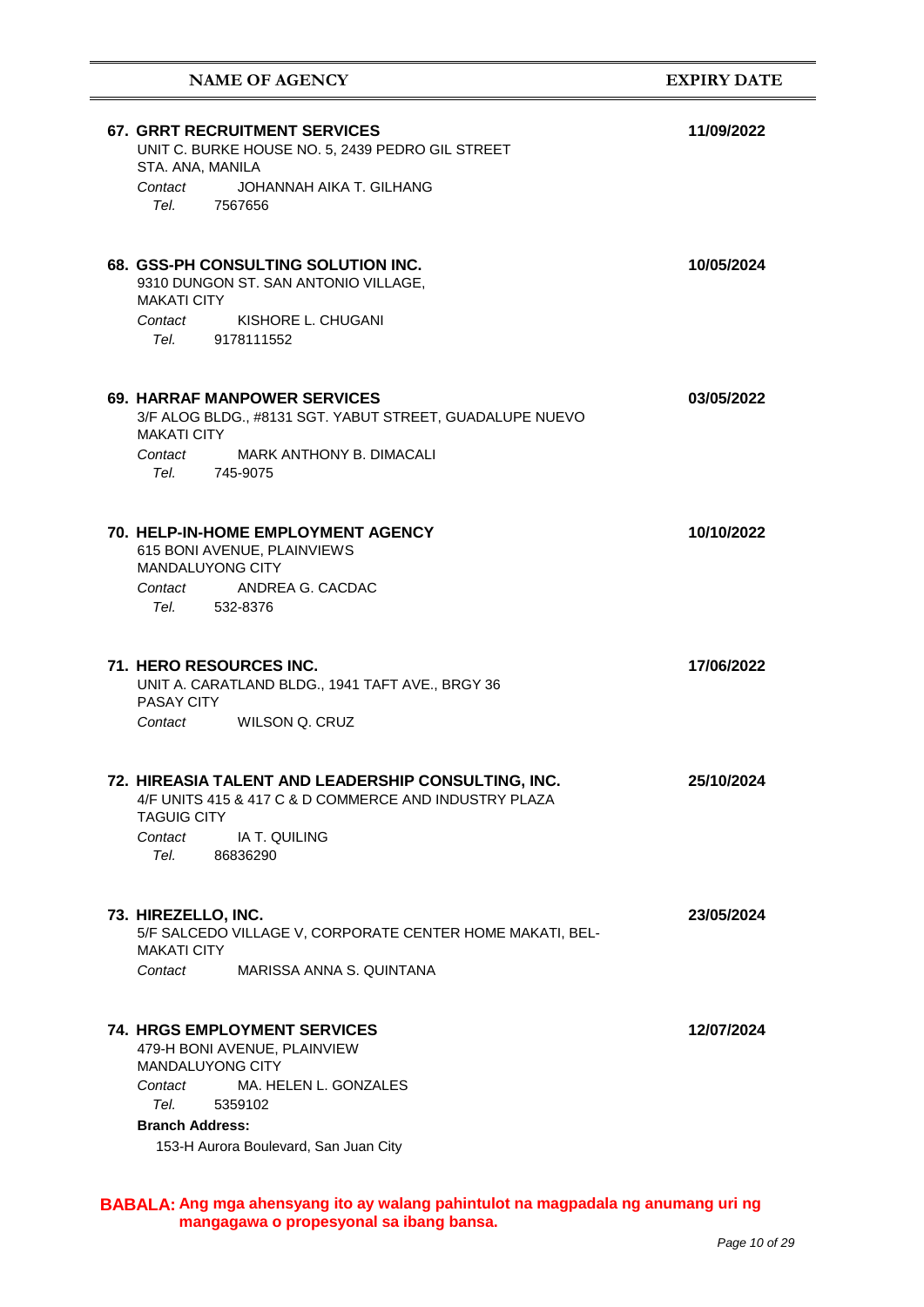| <b>NAME OF AGENCY</b>                                                                                                                                                                                                                                                                  | <b>EXPIRY DATE</b> |
|----------------------------------------------------------------------------------------------------------------------------------------------------------------------------------------------------------------------------------------------------------------------------------------|--------------------|
| 75. HS HIRING SOLUTIONS, INC.<br>U105, UNION SQUARE CONDOMINIUM, 145 15TH AVE. BRGY<br>CUBAO, QUEZON CITY<br>Contact<br>ABNER J. SOTTO, JR.<br>Tel.<br>728-5257                                                                                                                        | 10/04/2022         |
| <b>76. HUNTER'S HUB INC.</b><br>UNIT 706, 7TH FLR., GREENBELT MANSION, 106 PEREA ST.,<br>LEGASPI VILLAGE, BRGY. SAN LORENZO, MAKATI<br><b>MARY ANN C. VIRAY</b><br>Contact<br>Tel. 403-0133                                                                                            | 02/12/2025         |
| <b>Recruiter:</b><br>1. LEONIEL R. MENDIOLA<br><b>NATIONWIDE</b><br>2. DENISE MARIE B. PERIOLAN<br><b>NATIONWIDE</b>                                                                                                                                                                   |                    |
| <b>77. ICON EXECUTIVE SEARCH</b><br>UNIT 1110 11/F RAFFLES CORPORATE CENTER, F. ORTIGAS JR.<br>PASIG CITY<br>PATRICIO S. SOYAO<br>Contact<br>Tel. Teles<br>8633-3024                                                                                                                   | 21/02/2024         |
| 78. ICRESCENDO, INC.<br>UNITS 501 & 502 GOLDWELL BLDG, #930 AURORA BLVD., SAN<br>CUBAO, QUEZON CITY<br><b>FREDRIC JOAQUIN T. MONTESINES</b><br>Contact<br>Tel. Telection of the telection of the telection of the telection of the telection of the telection of the tele<br>7759-8990 | 14/07/2023         |
| <b>Recruiter:</b><br>1. FREDRIC JOAQUIN MONTESINES NATIONWIDE                                                                                                                                                                                                                          |                    |
| 79. IGNITE EMPLOYMENT, INC<br>UG 51/62 ETON CYBERPOD CORINTHIAN, ORTIGAS AVE., NEAR<br>BRGY UGONG NORTE, QUEZPM CITY<br>EDGAR E. JIMENEZ<br>Contact<br>Tel.<br>218-1195                                                                                                                | 12/08/2022         |
| <b>Recruiter:</b><br>1. ALFRED ACE M. GARCIA<br>NATIONWIDE (CANCELLED/REVOKED) SEPARATED<br><b>FROM THE COMPANY</b>                                                                                                                                                                    |                    |
| NATIONWIDE (CANCELLED/REVOKED) SEPARATED<br>2. JACLYN KATE D. OLIPAS<br>FROM THE COMPANY                                                                                                                                                                                               |                    |
| <b>NATIONWIDE</b><br>3. SHIRLEY JANE D. UNADA<br>4. JEROME M. ESPINEDA<br>NATIONWIDE (CANCELLED/REVOKED) SEPARATED<br><b>FROM THE COMPANY</b>                                                                                                                                          |                    |
| 80. IKON SOLUTIONS ASIA, INC.<br>8TH FLOOR ALGO CENTER, 162 L. P. LEVISTE ST., SALCEDO<br><b>MAKATI CITY</b><br>SHENNA A. SY<br>Contact<br>Tel. 88403252                                                                                                                               | 07/08/2024         |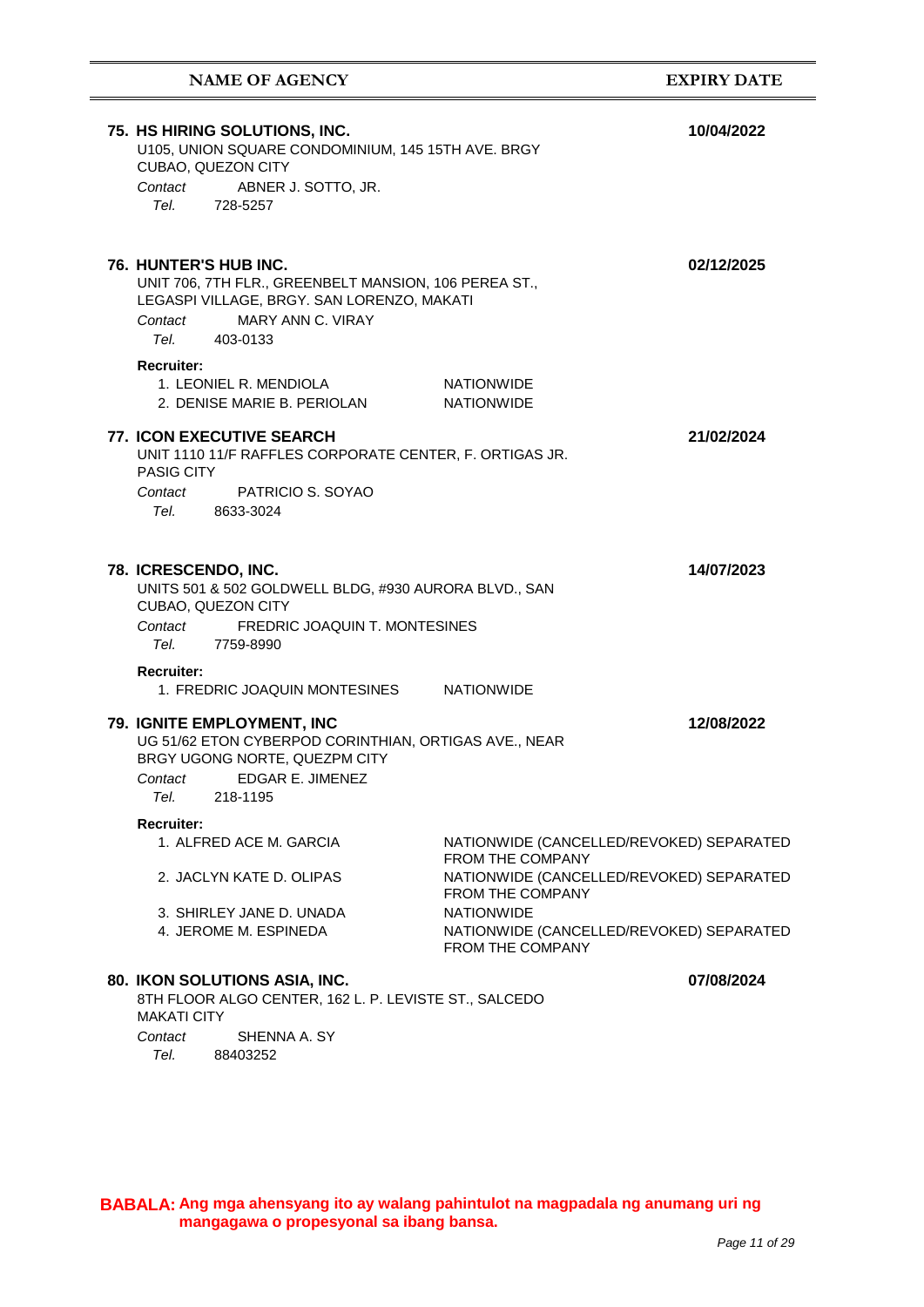| <b>NAME OF AGENCY</b>                                                                                                                          | <b>EXPIRY DATE</b> |
|------------------------------------------------------------------------------------------------------------------------------------------------|--------------------|
| 81. INDUSTRIAL MAINTENANCE INT'L MANPOWER, INC.<br>2/F EAGLE BLDG., 2621 ALEJO AQUINO ST.,<br>SINGALONG, MANILA<br>EDWARD H. DADULA<br>Contact | 09/01/2023         |
| Tel. Telection of the Telection of the Telection of the Telection of the Telection of the Telection of the Tel<br>526-8211                     |                    |
| 82. INDUSTRIAL PERSONNEL & MANAGEMENT SVCS INC. (IPAM<br>723 AURORA BLVD., BRGY MARIAN, NEW MANILA<br>QUEZON CITY                              | 12/08/2024         |
| Contact<br>ANGELITO C. HERNANDEZ<br>Tel. 234-5640/41 LOC, 600                                                                                  |                    |
| 83. INTERASIA OUTSOURCE INC.<br>5/F DON CHUA LAMKO BLDG., LEVISTE COR. DELA COSTA STS.,<br><b>MAKATI CITY</b>                                  | 27/05/2024         |
| ROSEMARIE M. DAYAO<br>Contact<br>Tel. 88122951                                                                                                 |                    |
| 84. INTERNATIONAL SKILL DEVELOPMENT, INC.<br>NO. 5439 CURIE STREET, PALANAN<br><b>MAKATI CITY</b>                                              | 10/07/2024         |
| Contact FRANCISCO V. DE MESA<br>Tel. 8331242/5517491                                                                                           |                    |
| 85. I-PROFESSIONAL SEARCH NETWORK, INC.<br>4/F NOW TELECOM COMPANY, INC. BLDG., NO. 2244 ESPAÑA AVE.<br>SAMPALOC, MANILA                       | 02/11/2022         |
| Contact<br>FLENA DIMAILIG<br>Tel. 799-7700                                                                                                     |                    |
| 86. JAD+GTC MANPOWER SUPPLY & SERVICES, INC.<br>UNITS 2A & 2B, 2310 CHINO ROCES AVE., BRGY PIO DEL PILAR<br><b>MAKATI CITY</b>                 | 08/09/2022         |
| LIEZL CATHERINE D. EBORA<br>Contact<br>Tel. Teles<br>88912-9763                                                                                |                    |
| <b>87. JBCS EMPLOYMENT SERVICES</b><br>22-E BANABA ST., BALINGASA RD., BALINTAWAK<br>QUEZON CITY                                               | 06/05/2022         |
| Contact<br>ARTEMIO N. SEVILLA<br>Tel.<br>392-4964                                                                                              |                    |
| <b>Recruiter:</b><br>1. MICHAEL F. GUALBERTO<br><b>NATIONWIDE</b>                                                                              |                    |
| <b>88. JBW MANAGED SERVICES AND CONSULTING CORP.</b><br>7/F ROBINSONS ZETA TOWER, BRIDGETOWN, C5 ROAD UGONG<br>QUEZON CITY                     | 08/01/2024         |
| JEANETTE R. RUELO<br>Contact<br>Tel. 632-879-6540                                                                                              |                    |

**mangagawa o propesyonal sa ibang bansa.**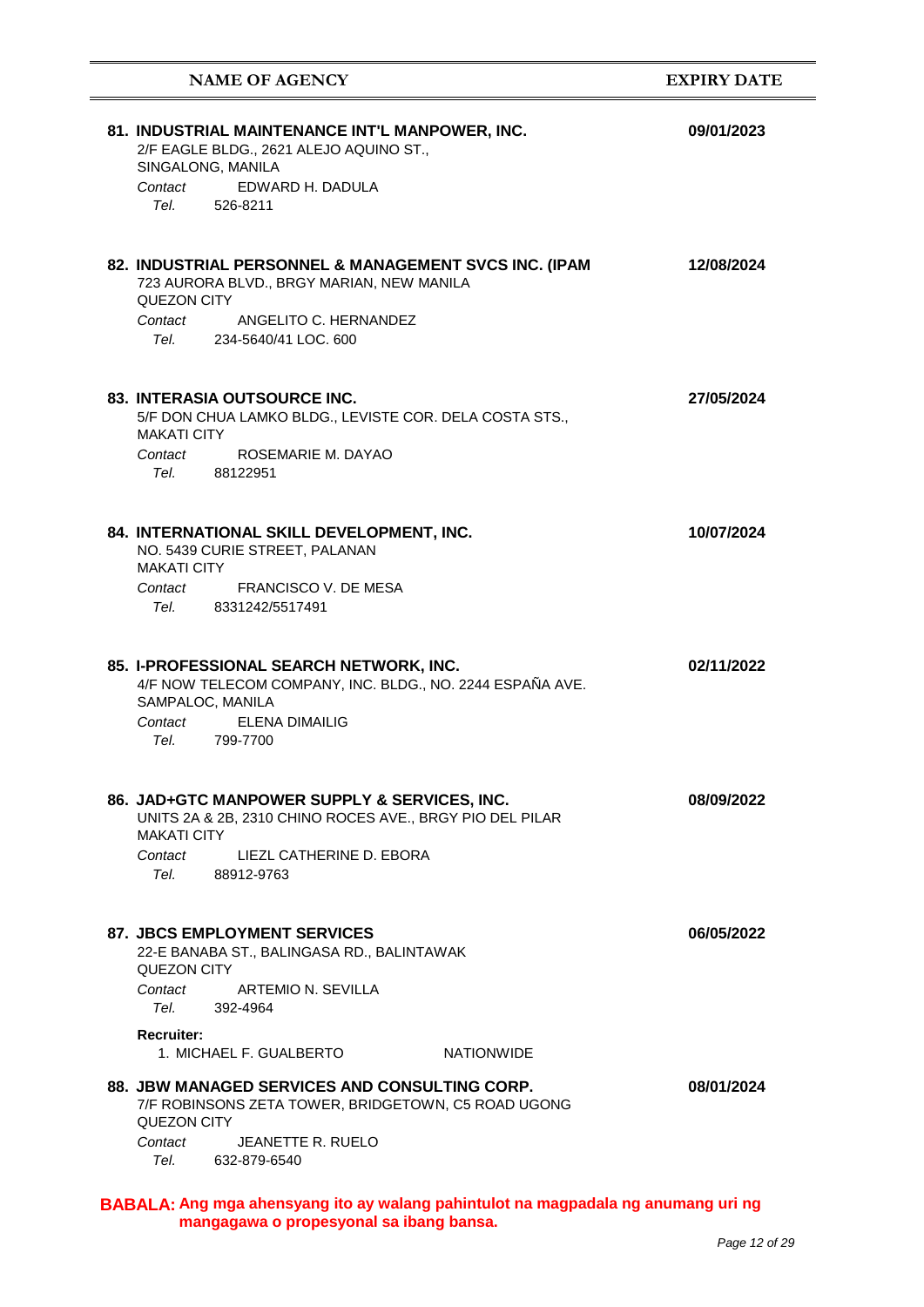| <b>NAME OF AGENCY</b>                                                                                                                                                                                                                                                                                            | <b>EXPIRY DATE</b> |
|------------------------------------------------------------------------------------------------------------------------------------------------------------------------------------------------------------------------------------------------------------------------------------------------------------------|--------------------|
| 89. JCC JOB PLACEMENT SERVICES<br>27-C JULIANA ST., POTRERO,<br><b>MALABON CITY</b>                                                                                                                                                                                                                              | 23/04/2024         |
| JEAM CHITO U. CHATTO<br>Contact<br>Tel. 7916-4515                                                                                                                                                                                                                                                                |                    |
| <b>90. JHURENE EMPLOYMENT SERVICES</b><br>#17 ANGELES ST., STO ROSARIO KANLURAN<br><b>PATEROS</b><br>Contact<br>DOMINGILIODAD M. ALITIN JR.                                                                                                                                                                      | 29/06/2022         |
| Tel.<br>656-3542<br>91. J-K NETWORK MANPOWER SERVICES<br>U3-IJKLM, 3/F CRISSANT PLAZA BLDG., 272 COMMONWEALTH<br>OLD BALARA, QUEZON CITY                                                                                                                                                                         | 17/05/2024         |
| <b>JAVETTA F. BASE</b><br>Contact<br>Tel. 8320963                                                                                                                                                                                                                                                                |                    |
| 92. J-K NETWORK RECRUITMENT SVCS & CONSULTANCY, INC.<br>U5-QRST CRISSANT PLAZA BLDG., 272 COMMONWEALTH AVE.<br>OLD BALARA, QUEZON CITY<br>Contact<br><b>JUSTER F. BASE</b><br>Tel. Telection of the Telection of the Telection of the Telection of the Telection of the Telection of the Tel<br>2452829/932-0963 | 31/07/2022         |
| 93. JKC EMPLOYMENT AGENCY<br>4TH FLOOR VITTORIO BLDG., 537 REMEDIOS STREET<br>MALATE, MANILA<br>Contact<br>JENALYN G. LLANERA<br>Tel.<br>7971-9270                                                                                                                                                               | 12/11/2022         |
| 94. JLC EXPRESS MANPOWER CORP.<br>UNIT 223, DOÑA ANITA BLDG., NO. 284 E. RODRIGUEZ SR. AVENUE<br>DAMAYANG LAGI, QUEZON CITY<br><b>JACKIE LOU CIELO</b><br>Contact<br>Tel.<br>241-7147                                                                                                                            | 07/08/2022         |
| 95. JLPY MANPOWER AGENCY<br>UNIT 206 & 207 SUNRISE TOWER, NO. 488 PABLO OCAMPO SR. ST.,<br>MALATE, MANILA<br>JANET L. PEREZ<br>Contact                                                                                                                                                                           | 16/04/2024         |
| <b>96. JMCL MANPOWER SERVICES</b><br>2054-B RETIRO STREET, SAMPALOC<br>MANILA<br>CLARITA SU CHUA<br>Contact                                                                                                                                                                                                      | 01/08/2024         |
| Tel. Teles<br>87328405                                                                                                                                                                                                                                                                                           |                    |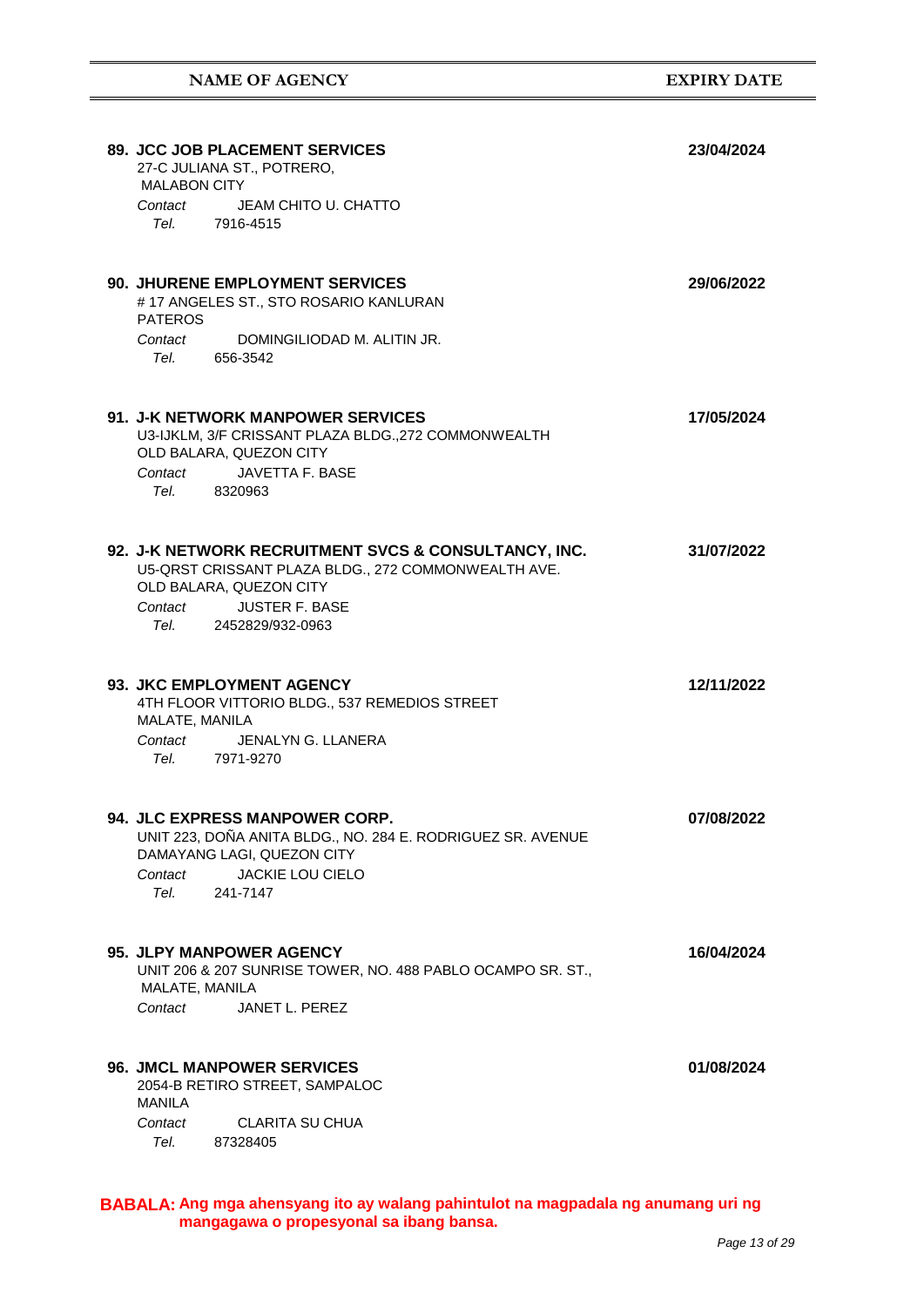| <b>NAME OF AGENCY</b>                                                                                                                                                                 | <b>EXPIRY DATE</b> |
|---------------------------------------------------------------------------------------------------------------------------------------------------------------------------------------|--------------------|
| 97. JOE RILEY & ASSOCIATES INC.<br>UNIT 808 GLOBE TELECOM PLAZA 1, PIONEER ST.<br><b>MANDALUYONG CITY</b><br><b>JOHN SOCRATES PIGAO</b><br>Contact<br>Tel.<br>571-8052                | 20/07/2022         |
| 98. JOHNCLEMENTS.RECRUITMENT INC.<br>14/F LKG TOWER, 6801 AYALA AVENUE<br><b>MAKATI CITY</b><br>Contact<br>MARILOU D. ANTONIO<br>Tel. 884-1367                                        | 13/09/2024         |
| 99. JOSEPH RILEY RECRUITEMENT SERVICES<br>5/F REPUBLIC GLASS BLDG. 196 SALCEDO ST., LEGASPI VILLAGE<br><b>MAKATI CITY</b><br>Contact<br>ANA ZOILA KATRINA H. IBANEZ<br>Tel. 571-8025  | 15/12/2024         |
| 100. KC GLOBAL TALENT SOLUTIONS, INC.<br>8/F MARAJO TOWER 26TH STREET COR. 4TH AVENUE, BONIFACIO<br><b>TAGUIG CITY</b><br>Contact LEA ANNE MARIE S. GALERA<br>Tel. Teles<br>7621-5234 | 18/02/2024         |
| <b>101. KEYSTONE INTEGRATED OPTIONS INC.</b><br>7/F COCOFED BLDG., 144 AMORSOLO ST., LEGASPI VILLAGE<br><b>MAKATI CITY</b><br>EMMA MAXIMA MERCADO<br>Contact<br>Tel. 9176303096       | 05/09/2024         |
| <b>102. KMK SOLUTIONS CORPORATION</b><br>SUITE C3-B 3/F GREEN SUN BLDG., DON CHINO ROCES AVE. EXT.,<br><b>MAKATI CITY</b><br>Contact<br>IAN KARLO D. VILARAMA<br>Tel.<br>9977059773   | 23/11/2024         |
| 103. KSEARCH ASIA CONSULTING, INC.<br>22F 139 CORPORATE CENTER, 139 VALERO ST., SALCEDO VILLAGE<br><b>MAKATI CITY</b><br>Contact<br>MARIO T. MANANGHAYA<br>817-0322<br>Tel.           | 23/03/2024         |
| <b>104. LANCESOFT LIMITED INC</b><br>4/F UNIT C & D COMMERCE AND INDUSTRY PLAZA BLDG.,<br>PARK AVENUE, TAGUIG CITY<br><b>VERONICA AQUINO</b><br>Contact<br>Tel.<br>8478-5826          | 12/09/2024         |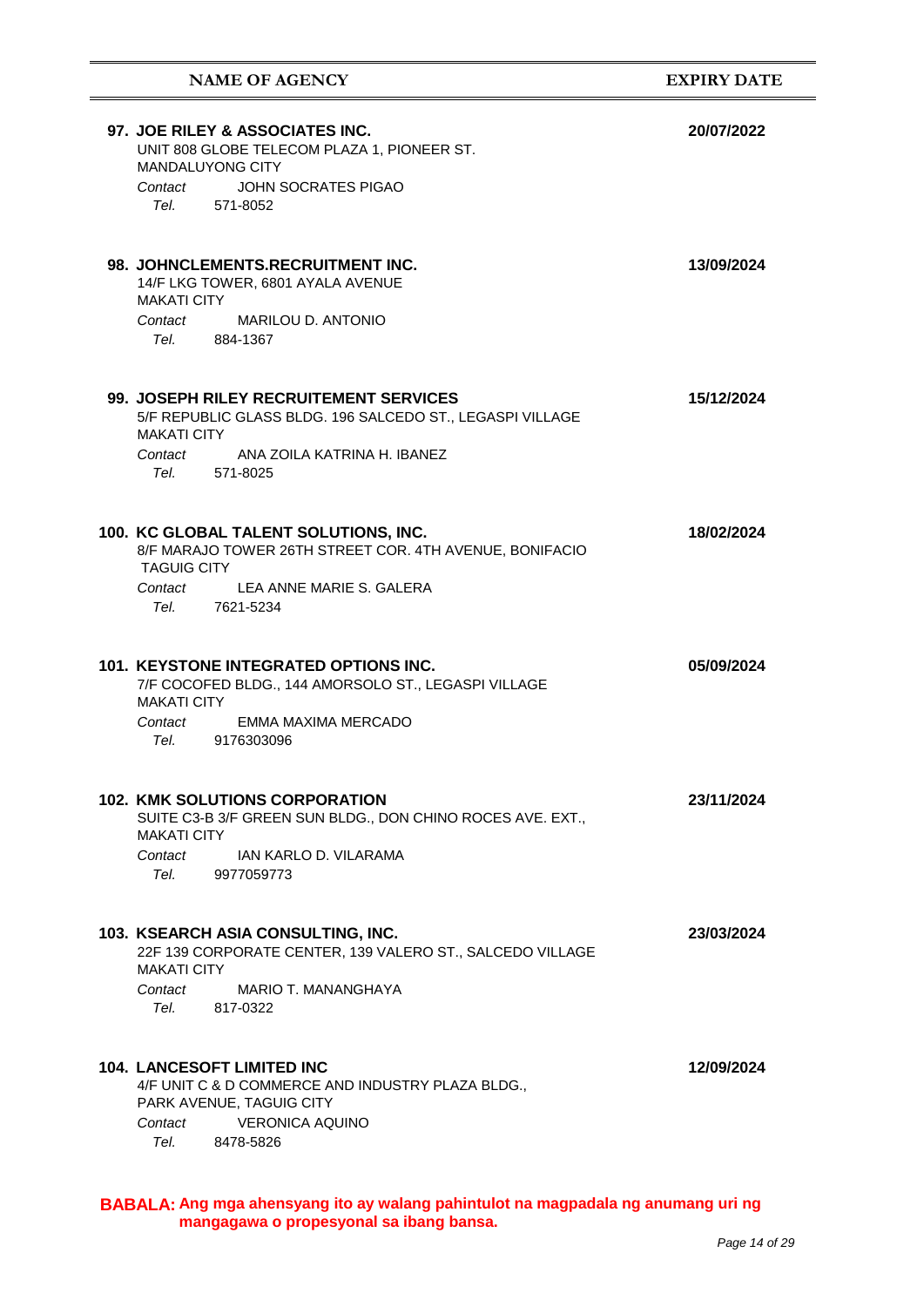| <b>NAME OF AGENCY</b>                                                                                                                                                                           | <b>EXPIRY DATE</b> |
|-------------------------------------------------------------------------------------------------------------------------------------------------------------------------------------------------|--------------------|
| 105. LEADING-EDGE EXECUTIVE TALENT SEARCH, INC<br>22F 139 CORPORATE CENTER, NO 139 VALERO ST., SALCEDO<br><b>MAKATI CITY</b><br>ROGELIO M. HERNANDEZ<br>Contact<br>Tel. Teles<br>8189492        | 03/07/2024         |
| 106. LENNOR METIER CONSULTING PHILIPPINES INC.<br>MC 16 UNIT 301 BCDA PAMAYANANG DIEGO SILANG,<br><b>TAGUIG CITY</b><br>Contact<br>ALWIN JOHN R. PERALTA<br>Tel.<br>63-79715383                 | 15/11/2024         |
| <b>107. M2MJ HUMAN RESOURCES CONSULTING</b><br>UNIT ROSE, 3/F, PORT AREA TIRE CENTRE BLDG., KM. 31, NAT'L<br>TUNASAN, MUNTINLUPA CITY<br>MA, MILLICENT S. LAMBINO<br>Contact<br>Tel.<br>5041688 | 27/11/2023         |
| 108. MAGSAYSAY GLOBAL SERVICES, INC.<br>7TH FLR., TIMES PLAZA BLDG., UNITED NATIONS AVE. COR.<br>TAFT AVE., ERMITA, MANILA<br>MARLON R. ROÑO<br>Contact<br>Tel. Teles<br>8 5 6 7 - 2 2 2 2      | 10/12/2022         |
| 109. MAIDPROVIDER. PH CORP.<br>ROOF DECK, NO. 1710 DONADA ST.,<br>PASAY CITY<br>MICHELLE SARAZA<br>Contact                                                                                      | 21/07/2024         |
| <b>110. MAJESTY EMPLOYMENT &amp; MANPOWER AGENCY</b><br>#1778 LAONG LAAN STREET<br>SAMPALOC, MANILA<br>FELLA C. CABEBE<br>Contact<br>Tel.<br>7314314/3796871                                    | 21/04/2022         |
| 111. MAQ TALENT SOLUTIONS INC.<br>BLK 56 LOT 62 PUROK 2, QUINTUA ST., UPPER BICUTAN<br><b>TAGUIG CITY</b><br><b>MARY ANN Y. QUINTUA</b><br>Contact<br>Tel.<br>8834-0108                         | 12/02/2023         |
| 112. MARC MAIDS MANPOWER AGENCY<br>PGRC BLDG UNIT 26 BLOCK 21 LOT 2, SAMPAGUITA ST. CORNER<br>CAMILA ST., PEMBO, MAKATI CITY<br>AMOR P. COMEDA<br>Contact<br>806-9022/8069255<br>Tel.           | 17/07/2023         |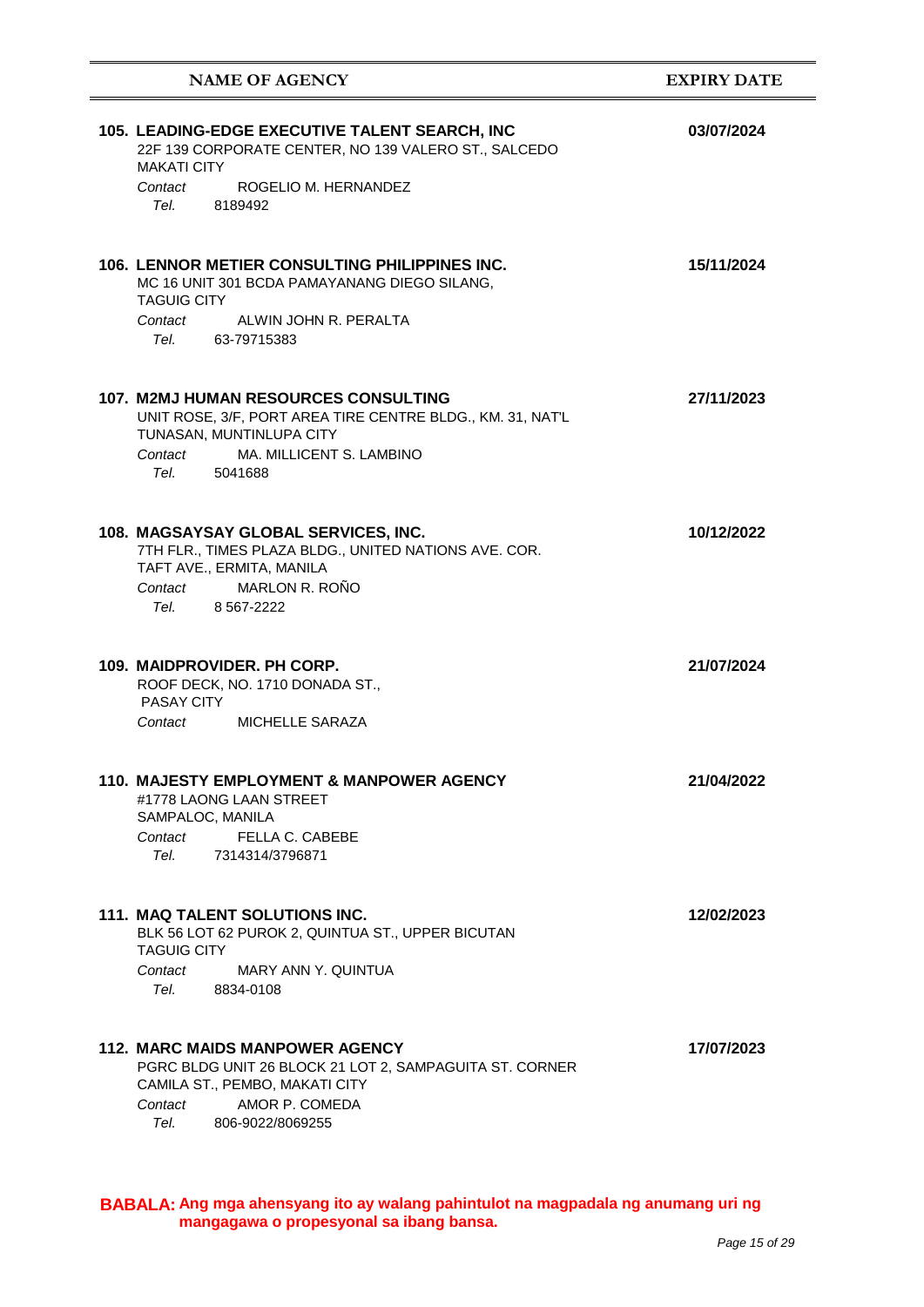| <b>NAME OF AGENCY</b>                                                                                                                                                                                                                                                                                                                                                                              | <b>EXPIRY DATE</b> |
|----------------------------------------------------------------------------------------------------------------------------------------------------------------------------------------------------------------------------------------------------------------------------------------------------------------------------------------------------------------------------------------------------|--------------------|
| <b>113. MARCHE MANAGEMENT CONSULTANCY</b><br>UNIT D-131 ALEXANDRA CONDOMINIUM, MERALCO AVENUE<br>SAN ANTONIO, PASIG CITY<br>ALBERTO M. LERMA, JR.<br>Contact<br>Tel. 88791428                                                                                                                                                                                                                      | 30/01/2023         |
| 114. MARIA NIÑA EMPLOYMENT CENTER<br>RM. 404 LENCIL BLDG., NO. 1476-A G. MASANGKAY STREET<br>STA. CRUZ, MANILA<br>MARIETTA D. YBAÑEZ<br>Contact<br>Tel. 2547515 / 2547517<br><b>Recruiter:</b>                                                                                                                                                                                                     | 11/06/2022         |
| 1. EVELYN T. ZAMORA<br><b>NATIONWIDE</b><br><b>115. MARSIFOR MANAGEMENT SERVICES</b><br>2ND FLOOR METROLANE COMPLEX, P. TUAZON COR. 20TH AVENUE<br>CUBAO, QUEZON CITY<br>Contact GRACE E. SISON<br>Tel. Telection of the Telection of the Telection of the Telection of the Telection of the Telection of the Tel<br>7729-5942<br><b>Branch Address:</b><br>Unit 751-F © EDSA, Malibay, Pasay City | 09/05/2024         |
| <b>116. MATTHEUS MANPOWER SERVICES</b><br>3037 V. MAPA STREET, STA. MESA, MANILA<br><b>MARIO R. ALIAS</b><br>Contact<br>Tel. 8706-7212                                                                                                                                                                                                                                                             | 13/11/2024         |
| 117. MAXWELL AND DAVIS STAFFING SERVICES INC.<br>200 ARNAIZ AVENUE<br><b>PASAY CITY</b><br>Contact ILEANA N. IBAY<br>Tel.<br>218-1195                                                                                                                                                                                                                                                              | 08/07/2022         |
| <b>118. MEGA PACIFIC EMPLOYMENT SERVICES</b><br>73-F SHAW BLVD., DAANG BAKAL<br><b>MANDALUYONG CITY</b><br>BENILDA DE LEON LAZARO<br>Contact<br>Tel.<br>621-3681                                                                                                                                                                                                                                   | 09/10/2022         |
| 119. MICHAEL PAGE INTERNATIONAL RECRUITMENT (PHILS.) IN<br>15/F, CITIBANK CENTER BLDG., 8741 PASEO DE ROXAS, BEL-AIR<br><b>MAKATI CITY</b><br>CARMEN DR. BOOTH<br>Contact<br>Tel.<br>790-31290<br><b>Recruiter:</b><br>1. CARLA B. LASTIMOSA<br><b>NATIONWIDE</b>                                                                                                                                  | 29/06/2023         |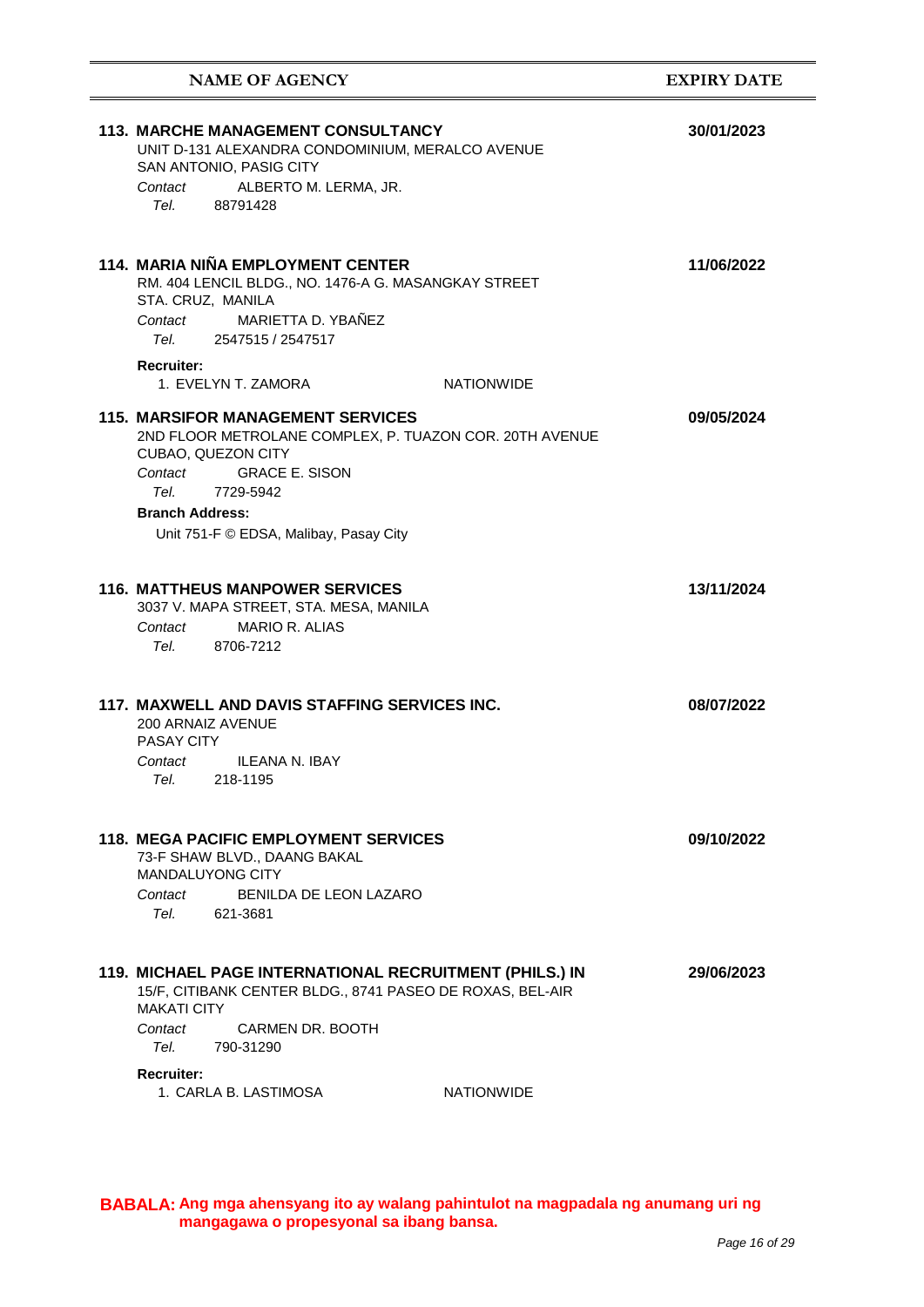| <b>NAME OF AGENCY</b>                                                                                                                                                                                                   | <b>EXPIRY DATE</b> |
|-------------------------------------------------------------------------------------------------------------------------------------------------------------------------------------------------------------------------|--------------------|
| <b>120. MIMICAT MANPOWER AGENCY</b><br>37 CARNATION ST., LA COLINA SUBD., BRGY. FORTUNE. PARANG<br><b>MARIKINA CITY</b>                                                                                                 | 25/04/2022         |
| PETERSON D. DEL MUNDO<br>Contact                                                                                                                                                                                        |                    |
| 121. MINION SOLUTIONS STAFFING SERVICES, INC (CLOSED-11/<br>UNIT 2501 ANTEL GLOBAL CORPORATE CTR, #3 JULIA VARGAS<br>ORTIGAS CENTER, PASIG CITY<br><b>INGRID MARIE LEENDERS</b><br>Contact<br>Tel. 8-535-0822           | 13/11/2022         |
| <b>Recruiter:</b><br>1. JOSHUA G. FELIPE<br><b>NATIONWIDE</b><br>2. SILVERIO D. DURANO III<br><b>NATIONWIDE</b>                                                                                                         |                    |
| <b>122. MIREILLEJ EMPLOYMENT SERVICES</b><br>940-E REPOSO ST., GUADALUPE NUEVO<br><b>MAKATI CITY</b>                                                                                                                    | 27/01/2023         |
| ELMER R. DE GUZMAN<br>Contact<br>Tel.<br>88315928                                                                                                                                                                       |                    |
| 123. MONROE CONSULTING PHILIPPINES, INC.<br>U906-908, 9F, HIGH ST., SOUTH CORPORATE PLAZA, 26TH ST. COR<br>9TH AVE, BONIFACTIO GLOBAL CITY, TAGUIG CITY<br><b>MARIZ ELLA WAYCO</b><br>Contact<br>Tel. Teles<br>86254403 | 28/07/2024         |
| 124. MOTHER'S HELPING HOME PLACEMENT AGENCY<br>U-23D CRISTABEL BLDG., PRESIDENT'S AVE. B. F. HOMES<br>PARAÑAQUE CITY<br>NATIVIDAD J. CARPIO<br>Contact<br>Tel.<br>799-5762                                              | 20/06/2022         |
| <b>125. NEAC MANPOWER SERVICES</b><br>2/F ST. THOMAS SQUARE, 1150 ESPANA BLVD., SAMPALOC<br>MANILA<br>IRISH PALAC CARIAS-AKMAN<br>Contact<br>Tel.<br>4850853                                                            | 29/09/2022         |
| <b>126. NICOLES EMPLOYMENT SERVICES</b><br>#148 C. MACABAGDAL STREET<br><b>CALOOCAN CITY</b><br>Contact<br>ROMMEL S. BAGAS<br>Tel.<br>290-9961                                                                          | 12/09/2022         |
| <b>127. NIGHTINGALE NURSING SERVICES, INC.</b><br>UNIT 604, STATE CONDOMINIUM 1, 186 SALCEDO ST.<br>LEGASPI VILLAGE, MAKATI CITY<br><b>MARILOU P. FURIO</b><br>Contact<br>Tel.<br>8 812-1401                            | 17/12/2022         |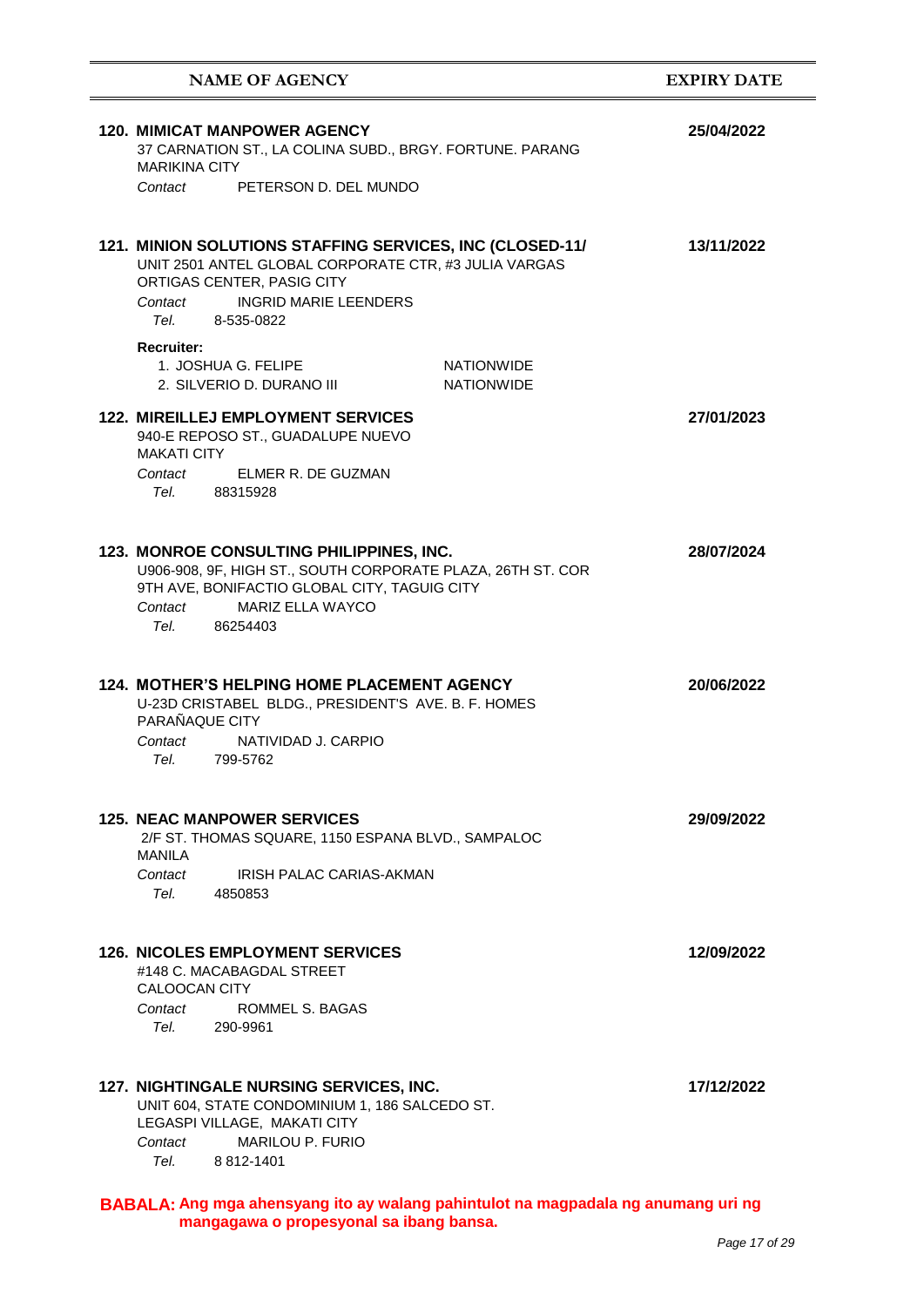| 128. NLG JOBSTART, INC.<br>UNITS 402-403 WEST YRADE CENTER BLDG., 132 WEST AVENUE<br>QUEZON CITY<br>Contact<br><b>HERNAN DICDAO</b><br>Tel. 4047683                                            | 04/08/2022 |
|------------------------------------------------------------------------------------------------------------------------------------------------------------------------------------------------|------------|
| 129. OERIDIAN TRAINING SOLUTIONS, INC.<br>RMS 301-302 3/F CLMC BLDG., 259 EDSA GREENHILLS<br><b>MANDALUYONG CITY</b><br>ANGELITA A. CO<br>Contact<br>Tel. 7219862/7253970                      | 07/06/2022 |
| 130. OPTIMUM SOURCE, INC.<br>U2501 ORIENT SQUARE BLDG., F ORTIGAS JR. ROAD ORTIGAS<br><b>PASIG CITY</b><br><b>ARMEE MARIE FILAMOR</b><br>Contact<br>Tel. 9149999                               | 02/09/2022 |
| 131. PAN ASIA HR CONSULTING PH INC.<br>5/F, GC CORPORATE PLAZA, 150 LEGASPI ST., LEGASPI VILLAGE<br>BRGY. SAN LORENZO, MAKATI CITY<br>DANILO C. CUNANAN<br>Contact<br>Tel. 812-1718            | 14/06/2022 |
| <b>132. PEA-MS MANPOWER SERVICES</b><br>UNIT 6 & 7, 676 GRD FLR., FRAMEL BLDG., EDSA, CUBAO<br>QUEZON CITY<br>Contact JASMINE A. BAUTISTA                                                      | 28/05/2022 |
| 133. PEOPLE DEPOT GMPR, INC.<br>U-807 ANTEL 2000 CORPORATE CENTER, 121 VALERO STREET<br>SALCEDO VILLAGE, MAKATI CITY<br><b>MARJORIE S. REYES</b><br>Contact<br>Tel. Teles<br>817-5611/813-0655 | 01/05/2022 |
| 134. PEOPLEHUB INC.<br>U-405 EMPIRE PLAZA, 1473 MASANGKAY ST.<br>STA. CRUZ, MANILA<br>Contact<br><b>RICHMOND LIM</b><br>Tel.<br>2519645                                                        | 12/11/2022 |
| <b>135. PERPETUAL-MOD EMPLOYMENT AGENCY</b><br>1017-A AURORA BLVD, BRGY DUYAN-DUYAN, PROJECT 3<br>QUEZON CITY<br>Contact<br>PERPETUA A. MANGLICMOT<br>Tel.<br>8995-0627                        | 28/01/2025 |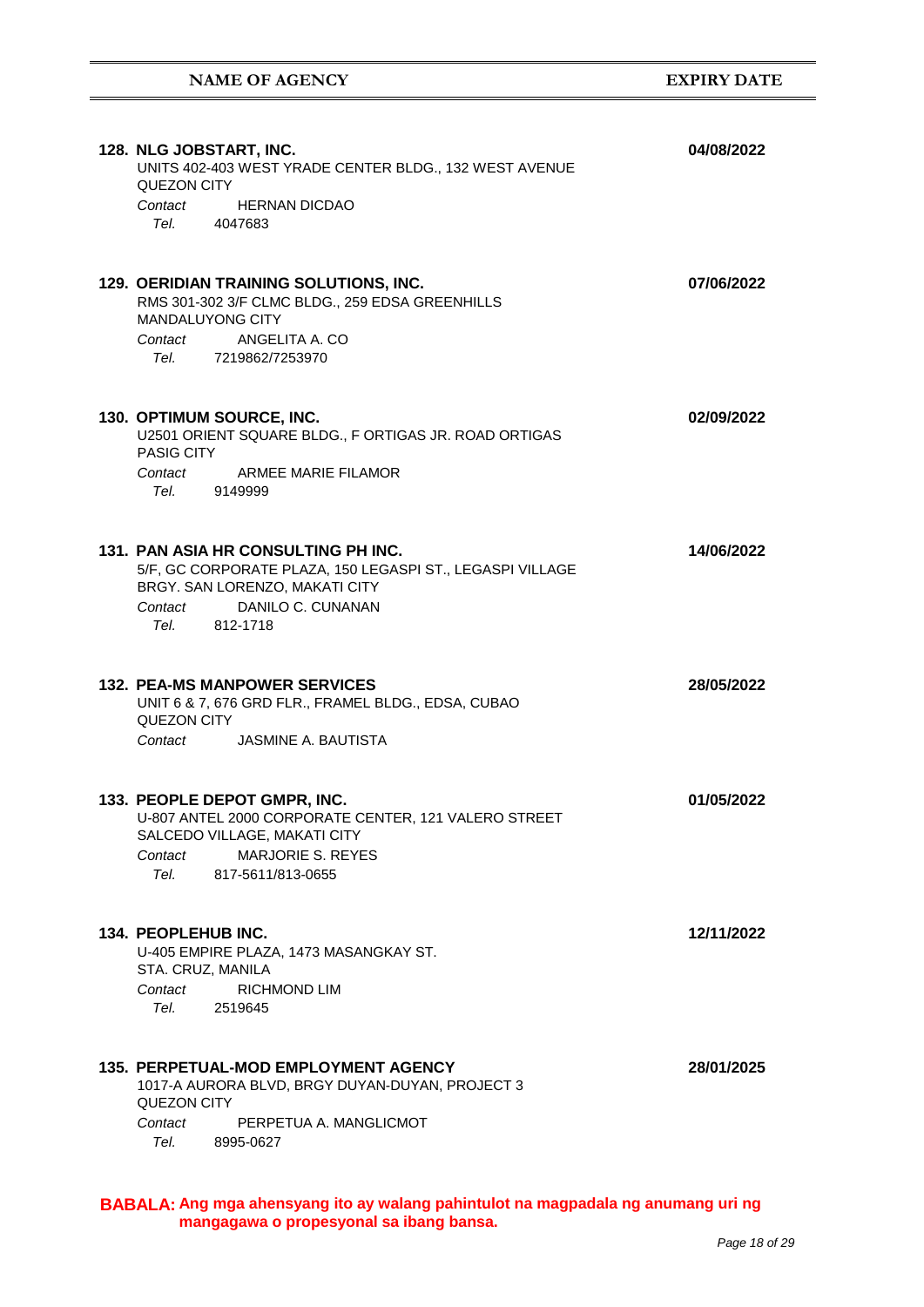### **NAME OF AGENCY EXPIRY DATE**

| <b>136. PHILNOS CORPORATION</b><br>3/F OAC BLDG,, #27 SAN MIGUEL AVE., ORTIGAS CENTER<br><b>PASIG CITY</b>                                                                                                                                            | 10/08/2024 |
|-------------------------------------------------------------------------------------------------------------------------------------------------------------------------------------------------------------------------------------------------------|------------|
| GEMMA P. CASAO<br>Contact<br>Tel. Teles<br>8687-3175                                                                                                                                                                                                  |            |
| 137. PH-THESHIREDDOTCO INC.<br>UNIT 303 CITIGOLD PLAZA BLDG., 175 KATIPUNAN AVE., LOYOLA<br>QUEZON CITY<br>Contact<br>ZYRA MICHELE R. CALELAO<br>Tel. 7294-1245                                                                                       | 16/12/2024 |
| 138. PIERRE & PAUL SOLUTIONS, INC.<br>UNIT 602, G/F SUMMIT ONE TOWER, 530 SHAW BOULEVARD<br><b>MANDALUYONG CITY</b><br>NORMA O. CABLAO<br>Contact<br>Tel. 940-9708                                                                                    | 18/10/2023 |
| <b>139. PIONEER MANPOWER SERVICES</b><br>153-C AURORA BLVD.<br><b>SAN JUAN CITY</b><br>MARIE VERONIQUE D. BENEDICTO<br>Contact<br><i>Tel.</i> 7257537/374-2434/9150631112                                                                             | 12/10/2024 |
| <b>Recruiter:</b><br>1. LYNERIO R. TOMONTONG<br>NATIONWIDE                                                                                                                                                                                            |            |
| <b>140. PNI BUSINESS SOLUTIONS INC.</b><br>UNIT 6D STRATA 2000 BLDG., F.ORTIGAS JR. ROAD, ORTIGAS<br><b>PASIG CITY</b><br>JON JAN RAY C. RAVANZO<br>Contact<br>Tel. 8721-1347                                                                         | 03/12/2024 |
| <b>141. PNLRC EMPLOYMENT AGENCY</b><br>43-B KAMIAS ROAD, BRGY. PINYAHAN<br><b>QUEZON CITY</b><br>CATH LEEN R. GONZALES<br>Contact<br>Tel.<br>89261327<br><b>Branch Address:</b><br>3950 Ramon Magsaysay Blvd., Brgy. 587 Sta. Mesa, Manila (713-1218) | 17/01/2025 |
| <b>142. POREDGE EMPLOYMENT SERVICES</b><br>G-12 PARC CONDOMINIUM,#226 15TH AVE.COR.AURORA BLVD,<br>QUEZON CITY<br><b>MARY GRACE S. REYES</b><br>Contact                                                                                               | 24/05/2022 |
| Tel.<br>282-2446                                                                                                                                                                                                                                      |            |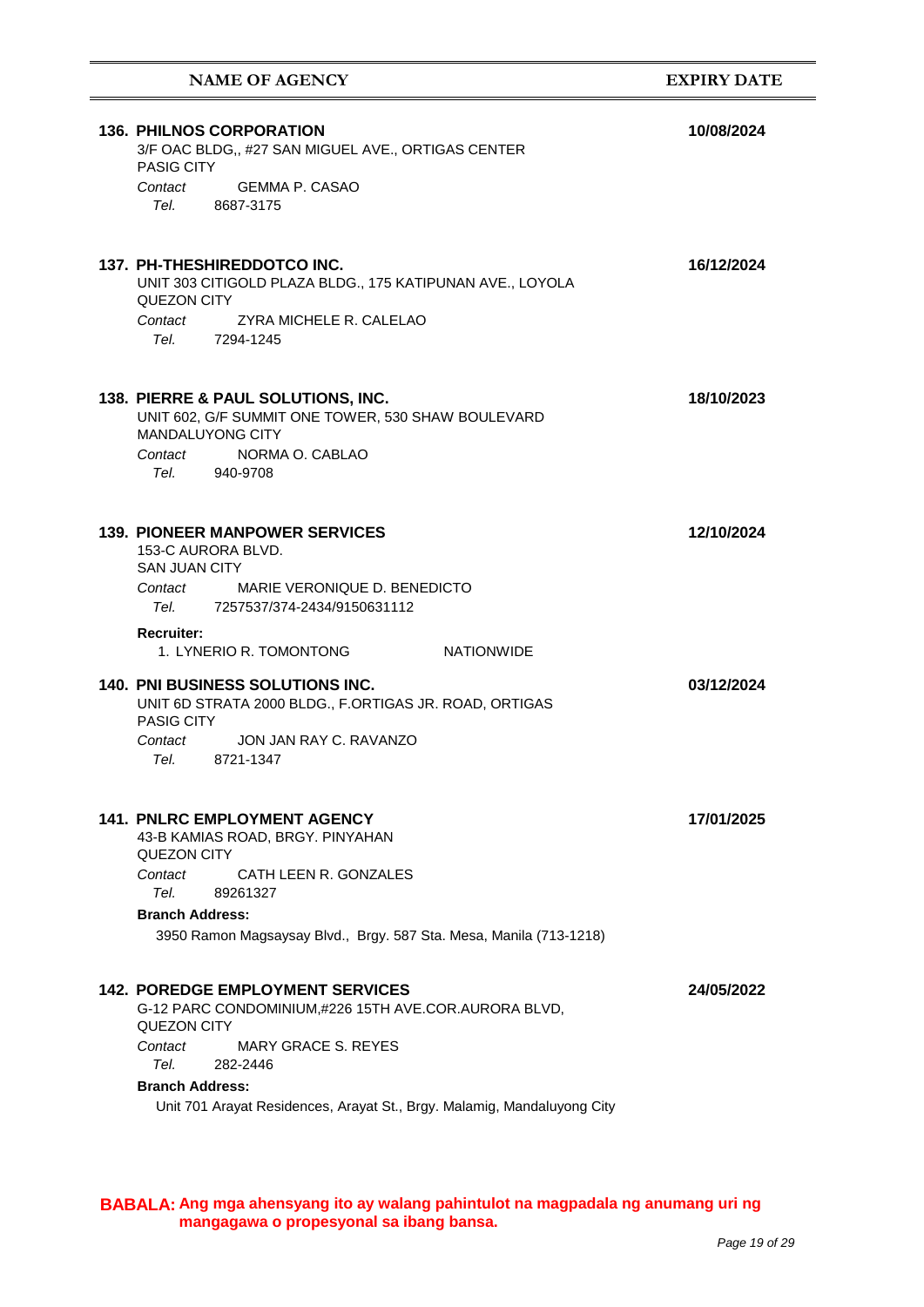| <b>NAME OF AGENCY</b>                                                                                                                                                                                                                                                                                                       | <b>EXPIRY DATE</b> |
|-----------------------------------------------------------------------------------------------------------------------------------------------------------------------------------------------------------------------------------------------------------------------------------------------------------------------------|--------------------|
| 143. PRIDECONSULTING CO., INC.<br>8/F FILIPINO BLDG., 135 DELA ROSA COR. LEGASPI & BOLANOS<br>LEGASPI VILLAGE, MAKATI CITY<br>CATHRINA JOY FORTALEZA<br>Contact<br>Tel. Teles<br>028-243-2810                                                                                                                               | 01/09/2024         |
| <b>144. PROFESSIONAL RECRUITERS HUB INC.</b><br>UNITS 203 & 205, RS BLDG.1, 906 QUEZON AVE., BRGY PALIGSAHAN<br>QUEZON CITY<br>Contact<br>ARLENE P. JAVELLANA<br>Tel. 7943-4950<br><b>Recruiter:</b><br>1. LYNNETH P. GONZALES<br><b>NATIONWIDE</b>                                                                         | 09/03/2024         |
| <b>145. PROSELECT MANAGEMENT INC.</b><br>976 PRES. QUIRINO AVE. COR. MODESTO ST., MALATE<br>MANILA<br>ENGELBERT T. CASAMURA<br>Contact<br>Tel. 452-9200                                                                                                                                                                     | 28/06/2023         |
| <b>146. QUESS RECRUIT INC.</b><br>6/F SALUSTIANA D. TY TOWER, 104 PASEO DE ROXAS COR. PEREA<br><b>MAKATI CITY</b><br>DONN MARIANO M. FERNANDEZ<br>Contact<br>Tel. Teles<br>9175230814                                                                                                                                       | 31/08/2024         |
| 147. QUESTHIGHLANDS, INC.<br>37TH FLR. PHILAMLIFE TOWER, 8767 PASEO DE ROXAS<br><b>MAKATI CITY</b><br>Contact<br>BERNADETTE D. GUNDRY<br>Tel. 8164972<br><b>Recruiter:</b><br>1. REINALD WYLHELM P. TAY<br><b>NATIONWIDE</b><br>2. MARIA AINA L. SAMALIO<br><b>NATIONWIDE</b><br>3. BON JOVI O. SINDAY<br><b>NATIONWIDE</b> | 02/01/2025         |
| 4. GERALD PAUL D. ORBE<br><b>NATIONWIDE</b><br><b>148. RCJ DOMHELP SERVICES</b><br>#48-B KAMIAS ROAD, WEST KAMIAS<br>QUEZON CITY<br>Contact<br>JACQUELINE C. BUSA<br>Tel.<br>7916-6254                                                                                                                                      | 28/03/2024         |
| <b>149. REAL STAR OPPORTUNITIES SERVICES CORP</b><br>U-501 FIL GARCIA TOWER, 140 KALAYAAN COR MAYAMAN STS<br>BATASAN HILLS 2, QUEZON CITY<br><b>OLIVIA JANE BAUTISTA</b><br>Contact<br>Tel.<br>576-4672                                                                                                                     | 07/10/2022         |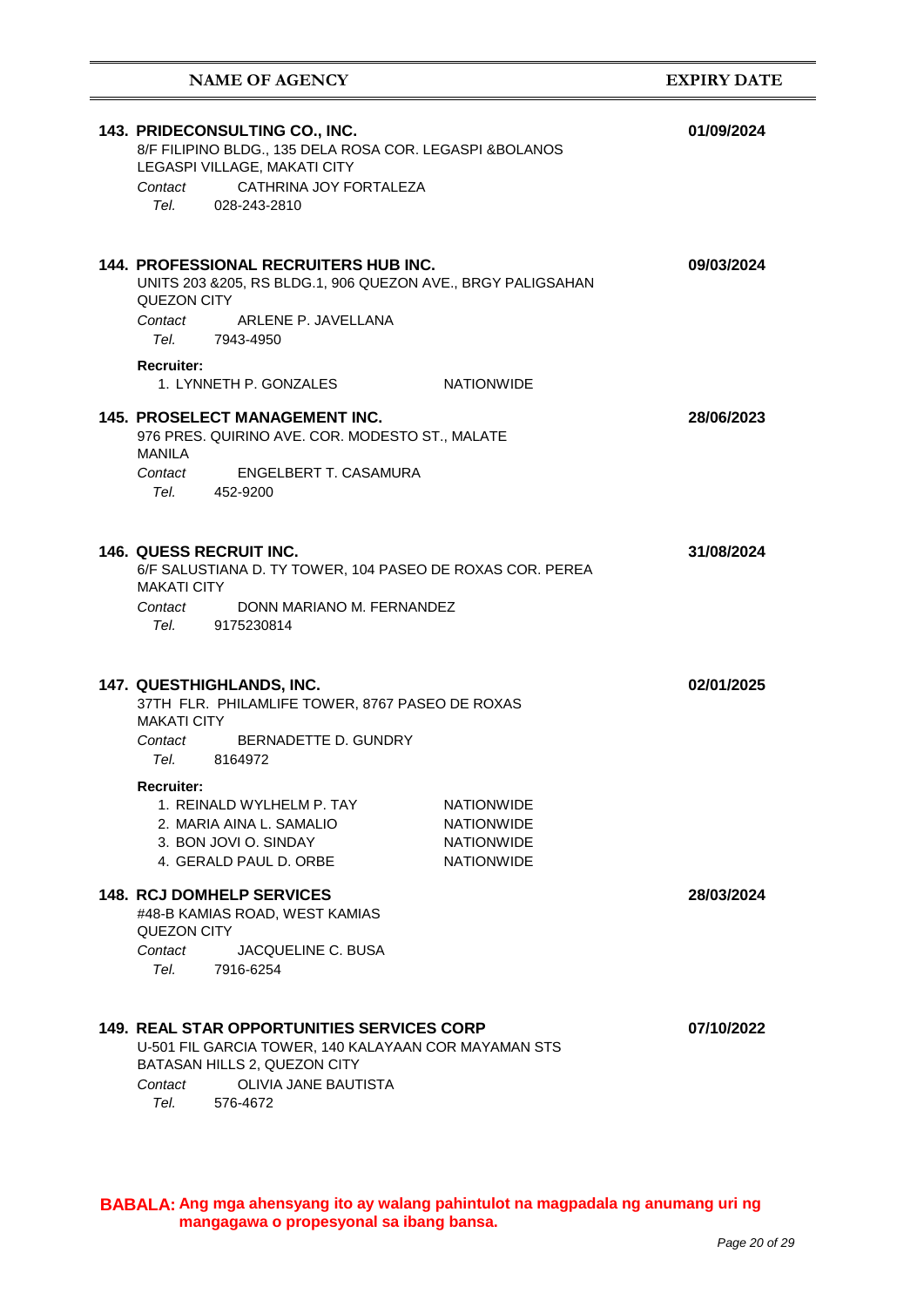| <b>NAME OF AGENCY</b>                                                                                                                                                                                                                                                                     | <b>EXPIRY DATE</b> |
|-------------------------------------------------------------------------------------------------------------------------------------------------------------------------------------------------------------------------------------------------------------------------------------------|--------------------|
| <b>150. REERACOEN PHILIPPINES INC.</b><br>UNIT 6 A, 6TH FLR., SOTTO WING, FIRST LIFE CENTER 174<br>LEGASPI VILLAGE, MAKATI CITY<br>JEREMY FUJITA<br>Contact<br>Tel. Telection of the Telection of the Telection of the Telection of the Telection of the Telection of the Tel<br>625-2777 | 19/08/2022         |
| <b>151. RENALYNGI MANPOWER SERVICES</b><br>4A02 LRT CALOOCAN MALL, RIZAL AVE. EXTN, BRGY 088 D2<br>CALOOCAN CITY<br>LYNN L. SANAO<br>Contact<br>Tel. 8956-1458                                                                                                                            | 23/02/2023         |
| 152. RISEWAVE CONSULTING, INC.<br>UNIT 1105 11TH FLR. RAFFLES CORPORATE CENTER, F. ORTIGAS<br>ORTIGAS CENTER, PASIG CITY<br>Contact<br>JOSEPHINE CLAIRE M. BORDADORA<br>Tel.<br>282432810                                                                                                 | 01/07/2024         |
| <b>153. RMR 818 MANPOWER SERVICES</b><br>276-A SOCORRO COR. VALENTINA ST., MICHAEL VILLAGE, TALON<br>LAS PIÑAS CITY<br>Contact<br><b>RODERICK M. REYES</b><br>Tel. 9178733323                                                                                                             | 19/10/2024         |
| <b>154. SANGUINE GLOBAL STAFF RESOURCES CORP.</b><br>SUITE 24, PARC HOUSE BLDG., 227 EDSA, GREENHILLS, BRGY<br>WACK EAST, MANDALUYONG CITY<br><b>JOSELITO T. CONSUNJI</b><br>Contact<br>Tel. 635-4824                                                                                     | 06/11/2022         |
| <b>155. SDLR HELPLEAD EMPLOYMENT AGENCY</b><br>NO. 17-B KAMIAS ROAD, PINYAHAN<br><b>QUEZON CITY</b><br>Contact<br>MARIA LICEL R. CATACUTAN<br>Tel.<br>7940-8192                                                                                                                           | 21/10/2024         |
| <b>156. SELPEO PHILIPPINES INC</b><br>UNIT 302, 7880 TRAVELERS INN CONDOMINIUM, MAKATI AVE<br>BRGY POBLACION, MAKATI CITY<br>KAORI T. HAYAMA<br>Contact<br>Tel.<br>6255868                                                                                                                | 23/02/2023         |
| <b>157. SERVEHAPPY.PH INC</b><br>G/F UNIT 12, VINA RESIDENCES, EDSA, BRGY PHILAM<br>QUEZON CITY<br>RICHARD CHUA UY<br>Contact<br>829-9633<br>Tel. Telection of the Telection of the Telection of the Telection of the Telection of the Telection of the Tel                               | 19/11/2023         |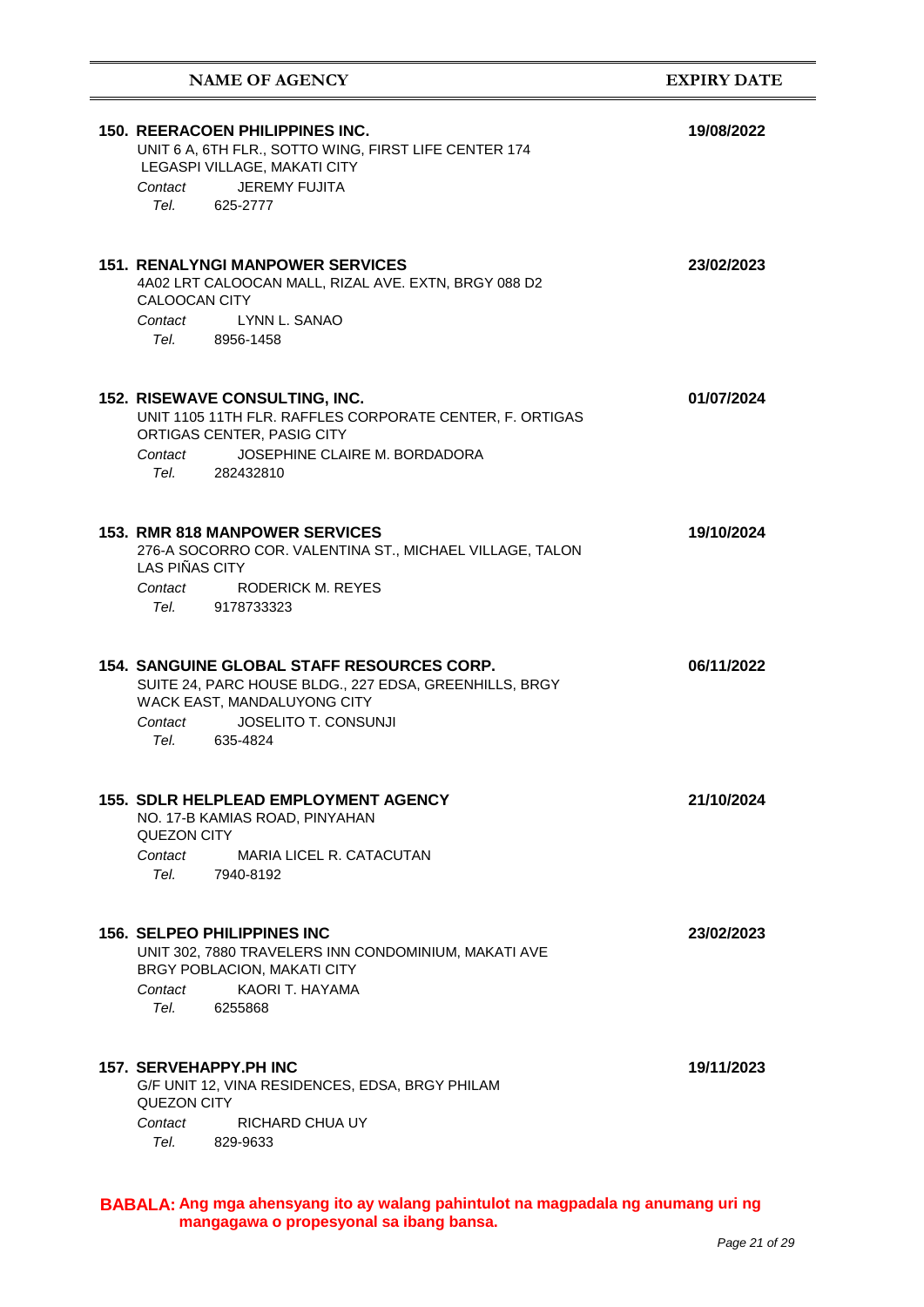| <b>NAME OF AGENCY</b>                                                                                                                                                                                                                                                            | <b>EXPIRY DATE</b> |
|----------------------------------------------------------------------------------------------------------------------------------------------------------------------------------------------------------------------------------------------------------------------------------|--------------------|
| 158. SFI PROFESSIONAL & TECHNICAL RECRUITMENT, INC.<br>UNIT 1705, 17TH FLR., JOLLIBEE PLAZA, F. ORTIGAS JR. ROAD<br>ORTIGAS CENTER, PASIG CITY<br>LUIS ALBERTO S. ANASTACIO II<br>Contact<br>Tel.<br>631-3109                                                                    | 14/03/2022         |
| 159. SIEGEN HR SOLUTIONS, INC.<br>RM. 206 CABRERA BLDG. 1,#130 TIMOG AVE. BRGY. SACRED<br>QUEZON CITY<br>TRIFIE D. MONTEBON II<br>Contact<br>Tel.<br>287-1135<br><b>Branch Address:</b><br>Unit 302 Empire Center Mall, 246-247 EDSA corner Loring Street, Brgy. 080, Pasay City | 16/05/2022         |
| <b>160. SJA MANPOWER SERVICES</b><br>5-C K-9TH STREET, WEST KAMIAS<br>QUEZON CITY<br>Contact<br>SHENE ALEGONERO<br>Tel.<br>8961-5880                                                                                                                                             | 17/01/2025         |
| 161. SLATE GLOBAL HUMAN CAPITAL, INC.<br>UNIT 1603, 88 CORPORATE CENTER BLDG., VALERO STREET<br>SALCEDO VILLAGE, MAKATI CITY<br>Contact<br>0947-8740518<br>Tel.<br>312-9002                                                                                                      | 05/05/2024         |
| <b>162. SOUTHMAIDS HOUSEKEEPING SERVICES</b><br>2F ACJ BUILDING 2, #398 REAL STREET, TALON UNO<br><b>LAS PINAS CITY</b><br><b>MILAGROS S. FELIPE</b><br>Contact<br>Tel.<br>7345337                                                                                               | 22/11/2023         |
| 163. SPRINGBOARDERS, INC.<br>1945 TAFT AVENUE, 2/F ESTHER BLDG BRGY 703,<br>MALATE, MANILA<br>Contact<br><b>TRISTAN ANG-ONG</b><br>Tel.<br>8654-6229                                                                                                                             | 31/07/2024         |
| <b>164. SRG QUEENS EMPLOYMENT SERVICES</b><br>3029 V. MAPA STREET<br>STA. MESA, MANILA<br>SHIRLEY R. GARVIDA<br>Contact<br>Tel.<br>89851703                                                                                                                                      | 11/09/2024         |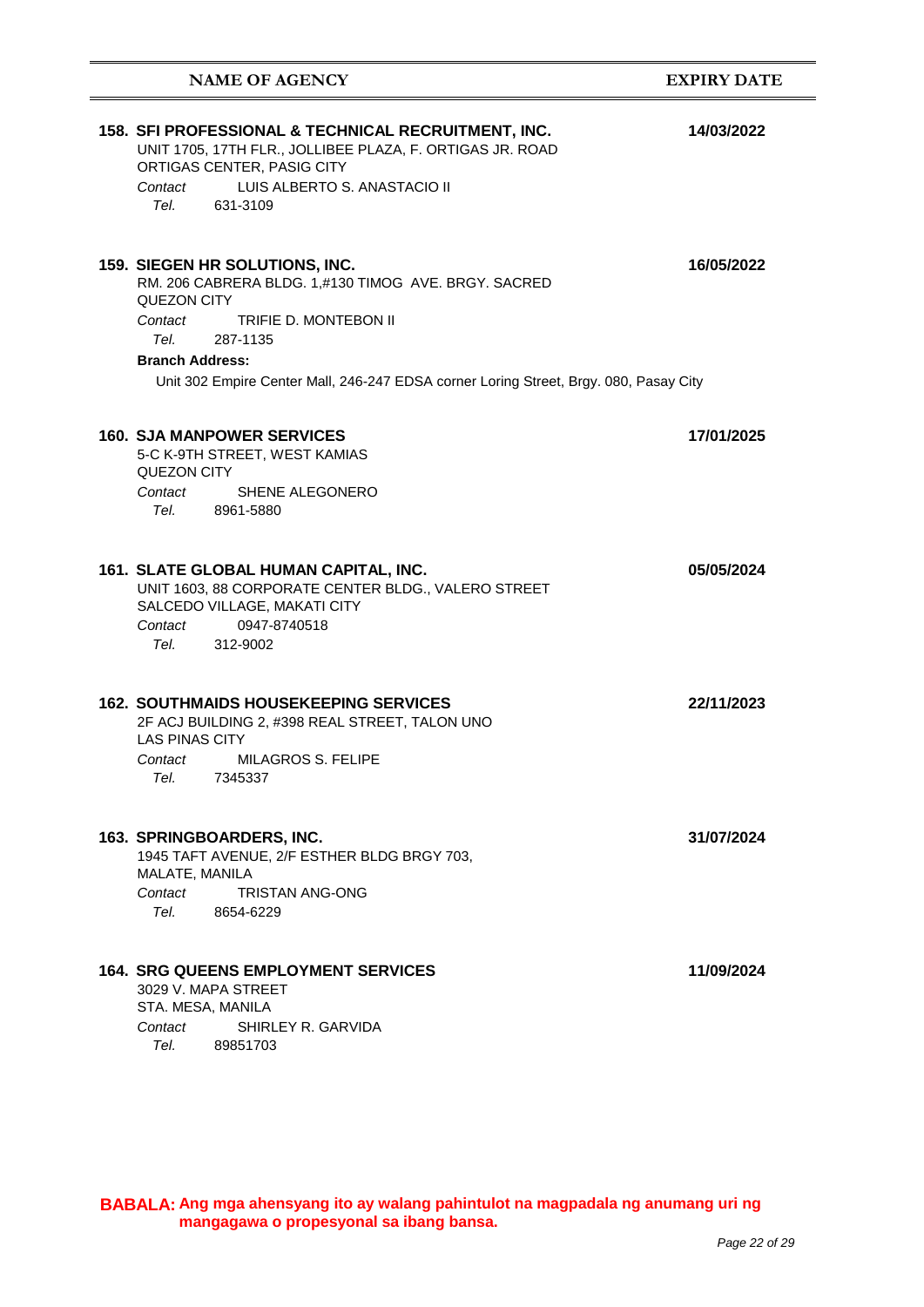| <b>NAME OF AGENCY</b>                                                                                                                                                                          | <b>EXPIRY DATE</b> |
|------------------------------------------------------------------------------------------------------------------------------------------------------------------------------------------------|--------------------|
| <b>165. STARJOBS EXECUTIVE SEARCH INC.</b><br>UNIT 501, 5TH FLOOR FERN BLDG., 827 P. PAREDES ST., BRGY 400<br>SAMPALOC, MANILA                                                                 | 26/03/2022         |
| ZALDY B. STA. ANA<br>Contact<br>Tel. 230-4253                                                                                                                                                  |                    |
| <b>166. STARK ASIA SOLUTIONS INC</b><br>UNIT NSR BLDG., 1837 DALLAS COR. EVANGELISTA STS., BRGY PIO<br><b>MAKATI CITY</b><br>ERBIN M. VILA<br>Contact                                          | 22/09/2024         |
| Tel.<br>0915-5337773                                                                                                                                                                           |                    |
| <b>167. STARMOND EMPLOYMENT AGENCY</b><br>BLOCK 2 LOT 63, CASIMIRO TOWNHOMES, ZAPOTE<br><b>LAS PIÑAS CITY</b><br><b>IVANHOE P. ROSALES</b><br>Contact<br>Tel.<br>09178846313                   | 18/03/2023         |
| <b>Recruiter:</b><br>1. HERMINIGILDA M. POGOY<br><b>NATIONWIDE</b>                                                                                                                             |                    |
| <b>168. SYNLINK RECRUITMENT OUTSOURCING CO INC.</b><br>11/F ROBINSONS EQUITABLE TOWER, ADB AVENUE, ORTIGAS<br><b>PASIG CITY</b><br>Contact<br>ALMARIO P. DEL ROSARIO                           | 23/09/2024         |
| Tel. Teles<br>8396-8885                                                                                                                                                                        |                    |
| 169. SYSGEN RPO INC.<br>UNIT 81, 8TH FLOOR LEGASPI SUITES, 178 SALCEDO STREET<br>LEGASPI VILLAGE, MAKATI CITY<br>JAIME P, ROA<br>Contact<br>Tel.<br>88120617                                   | 28/10/2024         |
| <b>170. TALENT AVENUE PH MANAGEMENT INC.</b><br>11/F UNIT1105 OMM-CITRA BLDG., BRGY. SAN ANTONIO<br>SAN MIGUEL AVE. ORTIGAS CTR, PASIG CITY<br>NILA B. RIVERA<br>Contact<br>Tel.<br>8 616-5734 | 04/01/2023         |
| 171. TALENT TREE SOLUTIONS, INC.<br>UNIT 305 CAMPUS RUEDA BLDG., #101 URBAN AVE.<br>BRGY. PIO DEL PILAR, MAKATI CITY<br><b>MARLON J. RIVERA</b><br>Contact<br>Tel. Teles<br>8-816-4626         | 25/01/2023         |
| <b>172. TECHCAREERS, INC</b><br>UNIT 2602 TYCOON CENTRE, PEARL DRIVE, ORTIGAS CENTER<br><b>PASIG CITY</b><br>CYNTHIA H. VELORIA<br>Contact<br>Tel.<br>5842547/5777098                          | 27/07/2022         |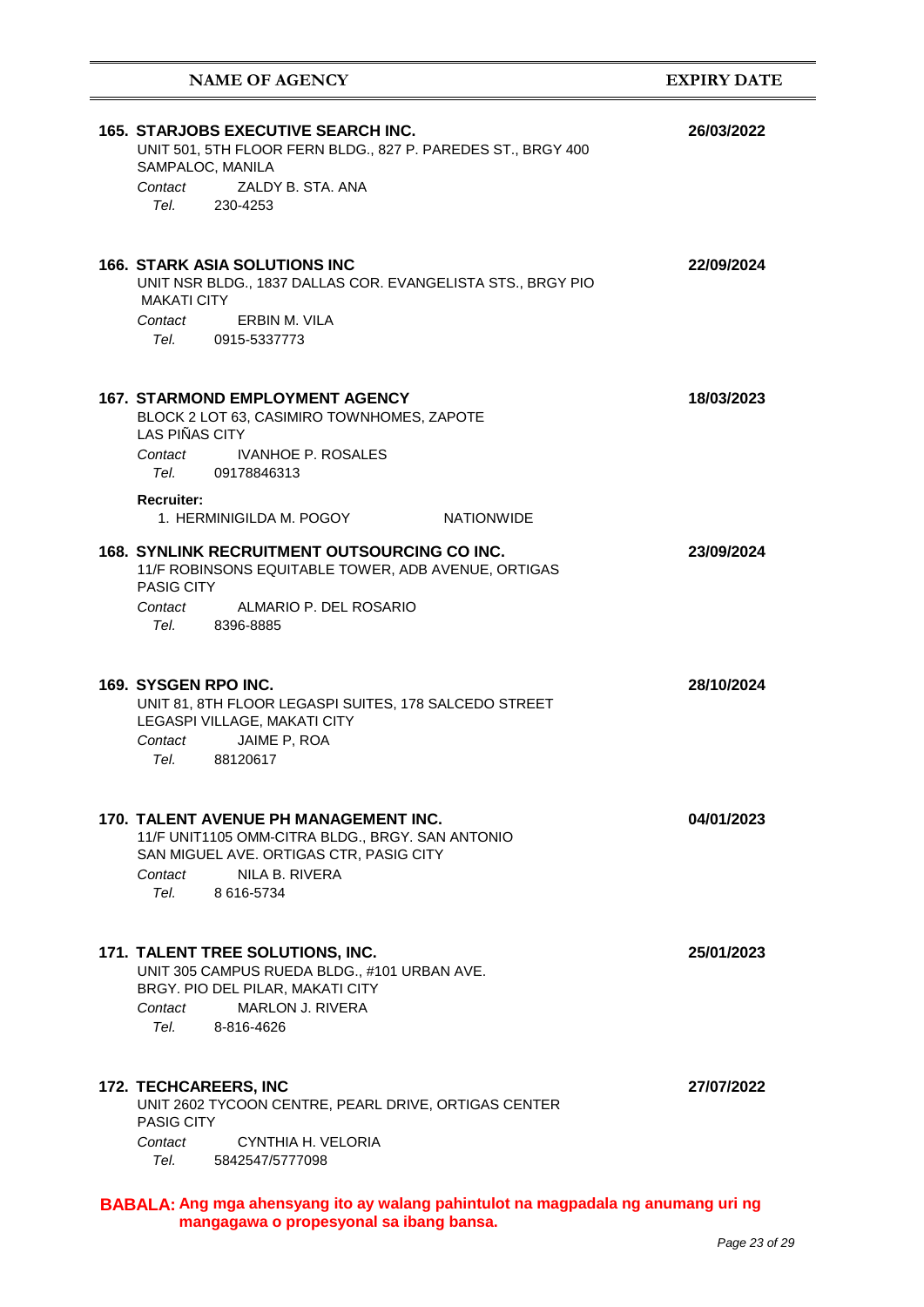| 173. TECHTIERA SERVICES, INC.<br>UNIT 2310 HERRERA TOWERS, 98 V. A. RUFINO STREET<br><b>MAKATI CITY</b><br>Contact<br>MARIFI R. MALICSI<br>Tel. 531-0608                                                                                                                                                                                        | 27/07/2023 |
|-------------------------------------------------------------------------------------------------------------------------------------------------------------------------------------------------------------------------------------------------------------------------------------------------------------------------------------------------|------------|
| 174. THE VITO CONSULTING GROUP INC.<br>901-D VICENTE MADRIGAL BLDG., 6793 AYALA AVENUE<br><b>MAKATI CITY</b><br><b>RICKY G. QUINSAY</b><br>Contact<br>Tel. 7943-3053                                                                                                                                                                            | 24/09/2024 |
| <b>175. TUITT CAREERS INC</b><br>3RD FLOOR CASWYNN BUILDING, 134 TIMOG AVENUE<br>SACRED HEART, QUEZON CITY<br>JOSHUA EMARICO SB. ANTONIO<br>Contact<br>Tel. Teles<br>8282-9520<br><b>Branch Address:</b><br>3/F ENZO BLDG., NO. 399 SEN. GIL PUYAT AVE., MALATI CITY<br><b>Recruiter:</b><br>1. JOSHUA EMARICO SB. ANTONIO<br><b>NATIONWIDE</b> | 22/04/2024 |
| 176. ULTIMATE PROVIDER MANPOWER SERVICES<br>G/F BLK 30 LOT 2, D&G RESIDENCES, EP VILLAGE PHASE 1 BRGY<br><b>TAGUIG CITY</b><br>Contact<br>ROXANNE L. MURPHY<br>Tel. 8254-9334                                                                                                                                                                   | 06/06/2024 |
| 177. UNITED-PH OPTIMAL MANPOWER, INC.<br>US 1902 & 1907, THE TRADE & FINANCIAL TOWER, 7TH AVE. COR.<br><b>TAGUIG CITY</b><br>Contact<br>JINGKEY B. NOLASCO<br>7722222<br>Tel.                                                                                                                                                                   | 13/06/2022 |
| 178. V-CALL CENTER LINK (VCC LINK) INC.<br>UNIT 1906 CITYLAND 10 TOWER II, 154 H.V. DELA COSTA ST.,<br>SALCEDO VILLAGE, MAKATI CITY<br>PAOLO D. MANUEL<br>Contact                                                                                                                                                                               | 31/01/2025 |
| 179. VEGALINK INC.<br>UNIT 1706 CITYLAND CONDOMINIUM 10, TOWER 1, H. V. DELA<br>SALCEDO VILLAGLE, MAKATI CITY<br>ROBERTO DONATO J. LIM<br>Contact<br>Tel.<br>8842-42350                                                                                                                                                                         | 06/05/2024 |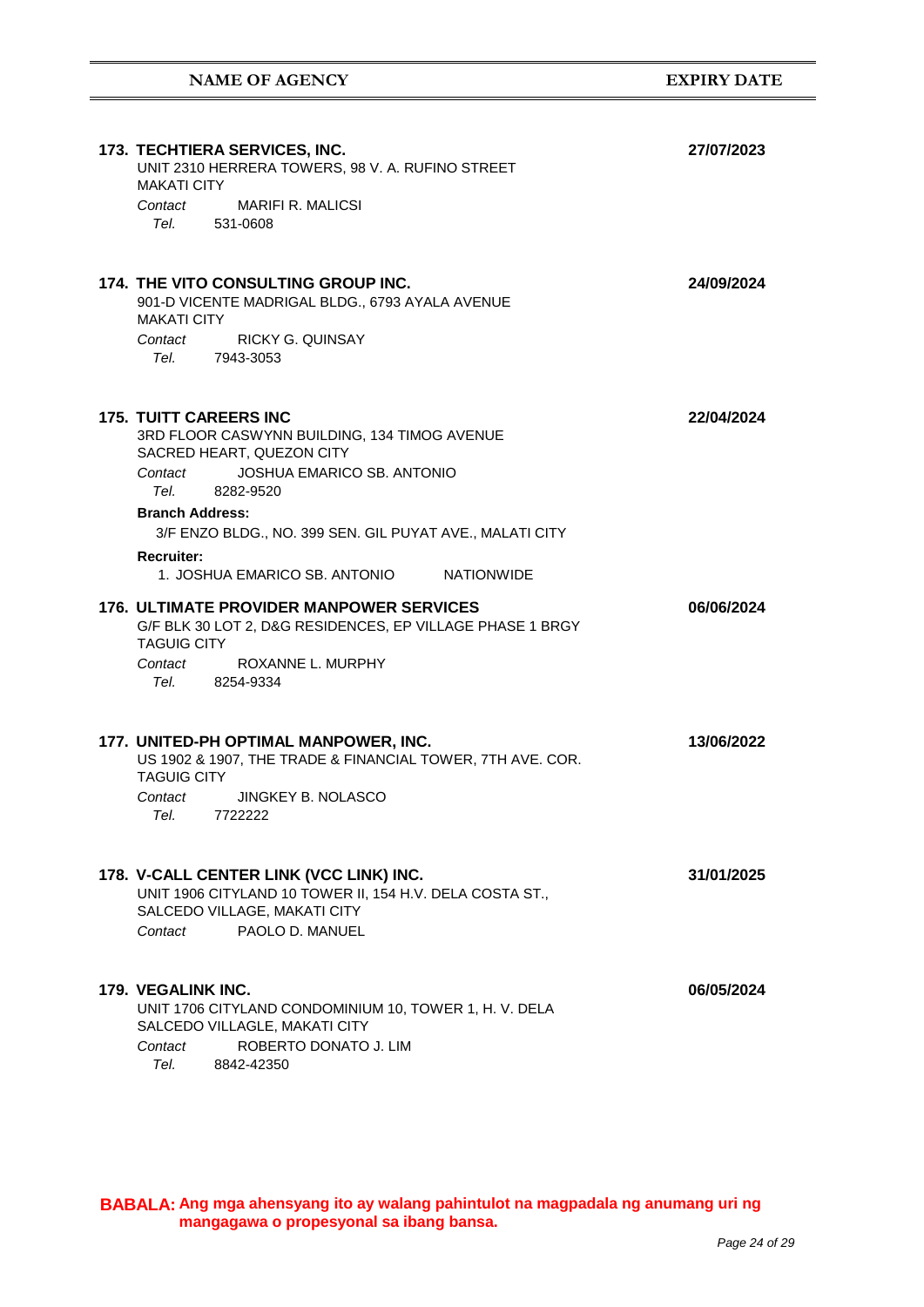| <b>NAME OF AGENCY</b>                                                                                                                                                                                                                                                                              | <b>EXPIRY DATE</b> |
|----------------------------------------------------------------------------------------------------------------------------------------------------------------------------------------------------------------------------------------------------------------------------------------------------|--------------------|
| <b>180. VILLAGE EMPLOYMENT AGENCY</b><br>341 PRESIDENT QUIRINO AVENUE, TAMBO<br>PARAÑAQUE CITY<br>Contact<br>RUFA G. CLARO<br>Tel. Telection of the Telection of the Telection of the Telection of the Telection of the Telection of the Tel<br>921255009                                          | 12/09/2024         |
| <b>Recruiter:</b><br>1. MARIETA S. BENGHIT<br><b>NATIONWIDE</b>                                                                                                                                                                                                                                    |                    |
| <b>181. VOLENDAY RECRUITMENT, INC.</b><br>UNIT 1406, 14/F PACIFIC STAR BUILDING, SEN. GIL PUYAT COR.<br><b>MAKATI CITY</b><br><b>PATRICK L. MANICAD</b><br>Contact<br>Tel. 027-2644205                                                                                                             | 02/01/2024         |
| 182. WE SEARCH @ SEARCHERS & STAFFERS CORP<br>4TH FLOOR-B, THE LYDIA BLDG., #39 POLARIS STREET<br><b>BEL-AIR, MAKATI CITY</b><br>Contact<br>MAXIMO P. MARIANO<br>Tel. 898-9311                                                                                                                     | 23/05/2024         |
| <b>183. WORK AVENUE AND BUSINESS SOLUTIONS</b><br>UNIT 3, GROUND FLOOR, RANULFO BLDG., 206 F. RAMOS STREET<br><b>CEBU CITY</b><br>EARL JOHN DE CASTRO<br>Contact<br>Tel. Telection of the set of the set of the set of the set of the set of the set of the set of the set of the s<br>97773588985 | 24/06/2024         |
| <b>184. WORLD NETWORKING SERVICES PHILS. INC.</b><br>15F PACIFIC STAR BLDG., SEN. GIL PUYAT AVE. CORNER MAKATI<br><b>MAKATI CITY</b><br>ANTONIO CAUSING<br>Contact<br>Tel.<br>501-5071                                                                                                             | 27/04/2022         |
| 185. ZMG WARD HOWELL, INC.<br>5/F THE ATHENAEUM BLDG., 160 LEVISTE STREET<br>SALCEDO VILLAGE, MAKATI CITY<br>ALEXANDER M. GENIL<br>Contact<br>Tel. Teles<br>8162466                                                                                                                                | 16/02/2025         |
| <b>186. ZUITT CAREERS INCORPORATED</b><br>3/F CASWYN BLDG., #134 TIMOG AVE., SACRED HEART,<br>QUEZON CITY<br>JOSHUA EMARICO SB ANTONIO<br>Contact                                                                                                                                                  | 22/04/2024         |

## **Region III - Central Luzon**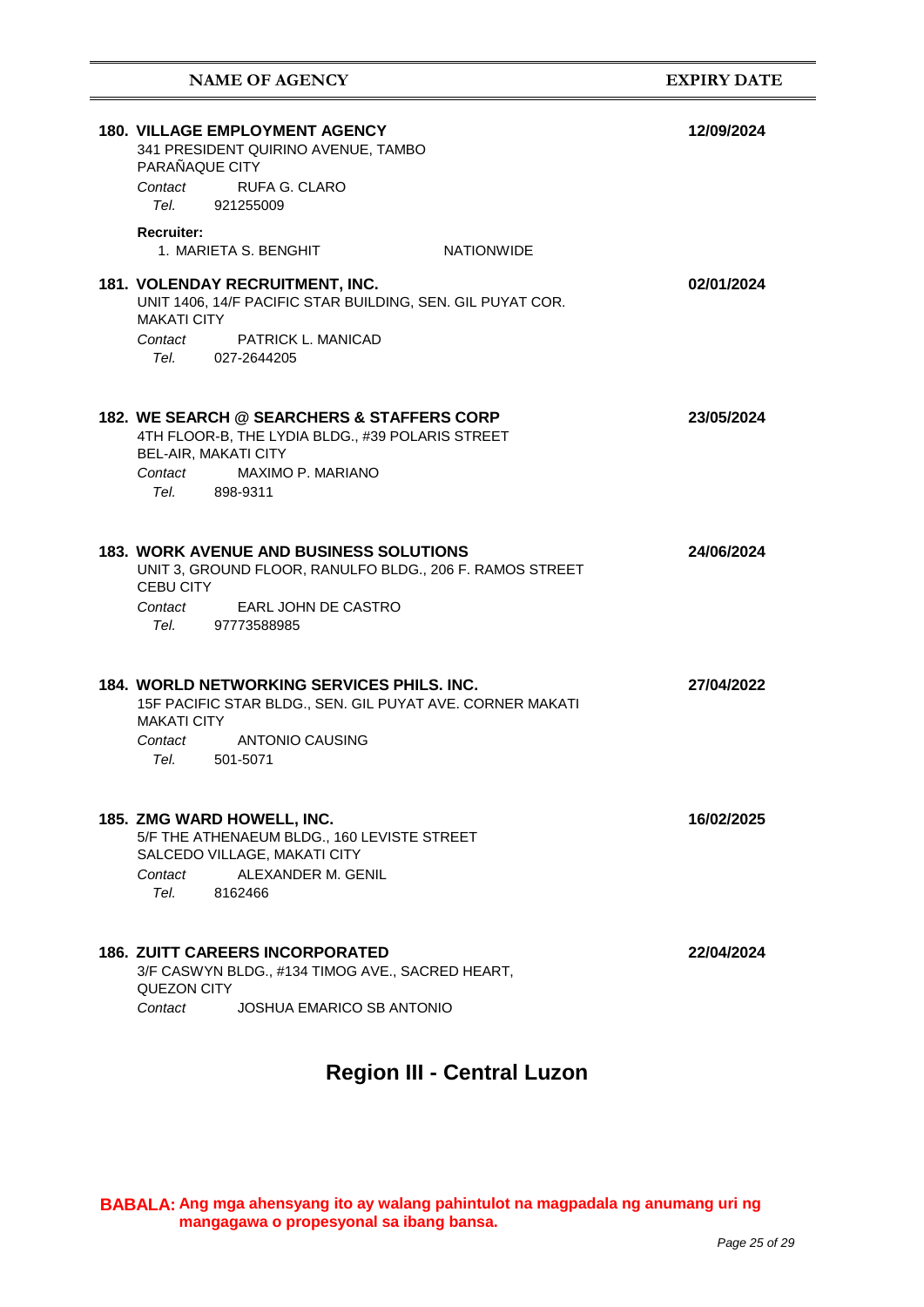| <b>NAME OF AGENCY</b>                                                                                                                                                                                                                                                                          | <b>EXPIRY DATE</b> |
|------------------------------------------------------------------------------------------------------------------------------------------------------------------------------------------------------------------------------------------------------------------------------------------------|--------------------|
| <b>1. AAT HUMAN RESOURCE MANAGEMENT SERVICES</b><br>239 SITIO SABUNGAN, CAPITANGAN, ABUCAY<br><b>BATAAN</b><br>Contact ANTONIO A. TENGONCIANG<br>Tel. 047-237-0231                                                                                                                             | 29/06/2023         |
| 2. CAM EMPLOYMENT SERVICES (STOP OPERATION 10 OCT 2<br>UNIT #3 URSAL BLDG., SAN FRANCISCO<br>MABALACAT CITY, PAMPANGA<br>Contact ROMMEL B. MUSNI<br>Tel. Telection of the set of the set of the set of the set of the set of the set of the set of the set of the s<br>09558453741/09178069519 | 15/09/2023         |
| 3. LEXIE STAFFING AND BUSINESS CONSULTING<br>U-13 3/F ROCKA COMMERCIAL COMPLEX, BRGY. TABANG<br>PLARIDEL, BULACAN<br>Contact<br>NIEL PATRICK VALEROS                                                                                                                                           | 26/09/2022         |
| <b>4. MELMA PLACEMENT AGENCY</b><br>RMS 302&305 ANGELIQUE SQUARE BLDG., MCARTHUR HI-WAY<br>DAU, MABALACAT, PAMPANGA<br>MELCHOR M. MELEGRITO<br>Contact<br>Tel. 09952678591                                                                                                                     | 16/06/2022         |
| 5. METACOM BUSINESS PROCESS OUTSOURCING SOLUTION<br>NO. 682 RIZAL ST., BRGY. MAKINABANG, BALIUAG<br><b>BULACAN</b><br>JOSEPH ANTHONY R. RAMIREZ<br>Contact                                                                                                                                     | 10/10/2022         |
| <b>6. REMOTE SOURCING RECRUITMENT SPECIALIST INC.</b><br>2ND FLOOR METRO SUPERMARKET, MARQUEE MALL, PULUNG<br><b>ANGELES CITY</b><br><b>JUCEL M. VIRTUDEZ</b><br>Contact<br>9266283161<br>Tel.                                                                                                 | 20/05/2024         |
| 7. S2SSOFT CORPORATION<br>5TH CLARK CENTER 07, CLARK CTR, JOSE ABAD SANTOS AVE.<br><b>CLARK FREEPORT ZONE</b><br>MARIO G. SING<br>Contact                                                                                                                                                      | 30/06/2022         |
| <b>8. UGNAYAN RECRUITMENT AND EMPLOYMENT SERVICES</b><br>UNIT 207 22/F, DIAMOND SPRING HOTEL,#192 MC ARTHUR<br>ANGELES CITY<br>Contact<br><b>FERMIN L. CUNANAN</b><br>Tel.<br>(O45)409-9799                                                                                                    | 02/09/2023         |

# **Region IV -A (CALABARZON)**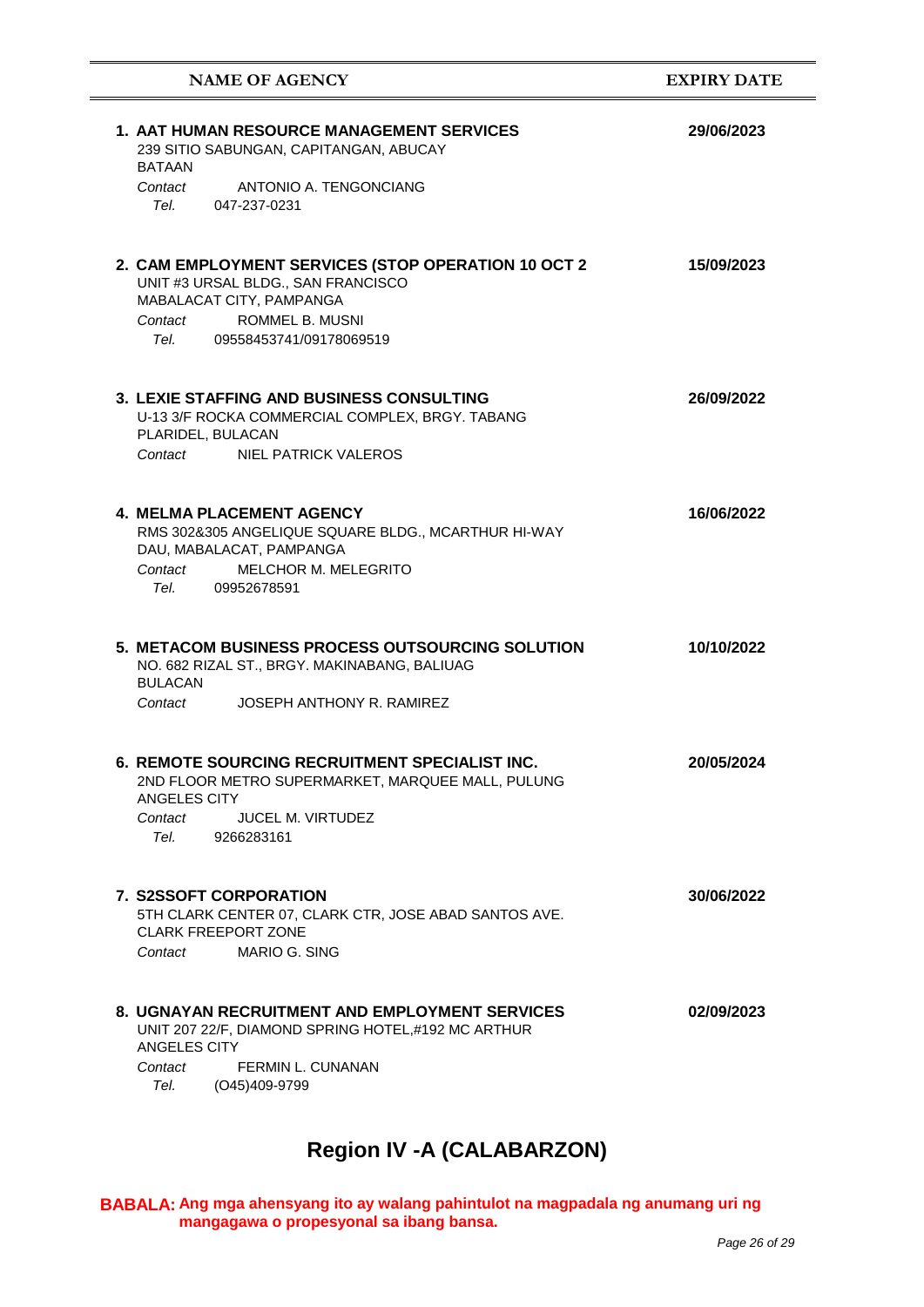| <b>NAME OF AGENCY</b>                                                                                                                                                                                                                                                                     | <b>EXPIRY DATE</b> |
|-------------------------------------------------------------------------------------------------------------------------------------------------------------------------------------------------------------------------------------------------------------------------------------------|--------------------|
| <b>1. BONAFIDE TRAINOLOGY PLACEMENT SERVICES</b><br>NO. 61 GEN. MALVAR ST., BRGY. DOS,<br><b>CABUYAO</b><br>EDGARDO B. LIM<br>Contact<br>(049) 520-5491<br>Tel. Teles                                                                                                                     | 03/06/2024         |
| 2. EMINENCE EXECUTIVE RECRUITMENT SERVICES<br>NO. 096, SITIO PANTAYEN, PHILEC ROAD, DOLORES<br>TAYTAY, RIZAL<br>Contact<br>ARNEL ANGELO NOBLE B. ZAPANTA                                                                                                                                  | 24/04/2022         |
| 3. EMS SERVICES PHILIPPINES, INC.<br>GRACIAS BLDG., NO. 51, MAHARLIKA HIGHWAY, BRGY. STA.<br>STO. TOMAS, BATANGAS                                                                                                                                                                         | 27/01/2023         |
| <b>4. GDV BUSINESS SERVICES CO.</b><br>UNIT 202-210 VERDE ORO PLAZA, MANILA EAST RD., BRGY. SAN<br>TAYTAY, RIZAL<br>Contact<br><b>GERALD S. VALEROS</b><br>Tel. Telection of the Telection of the Telection of the Telection of the Telection of the Telection of the Tel<br>02-863-79787 | 30/11/2024         |
| 5. ICAREERUP, INC.<br>2/F GEMCARL BLDG., NO. 7 NATIONAL HIGHWAY, BRGY.<br>CALAMBA CITY, LAGUNA<br>JOSE ANTONIO PAMINTUAN<br>Contact<br>Tel.<br>049(502-5584)                                                                                                                              | 01/02/2023         |
| <b>Recruiter:</b><br>1. CHRISTINE L. BARIT<br><b>REGION IV-A</b><br><b>6. JANE TOWN RECRUITMENT SERVICES</b><br>2ND FLOOR D-ZONE BLDG., SAN RAFAEL<br><b>SAN PABLO CITY</b><br>MS. MARY JANE TOWN<br>Contact                                                                              | 16/08/2024         |
| <b>7. JANRIL MANPOWER SERVICES</b><br>BRGY. CAWONGAN, PADRE GARCIA,<br><b>BATANGAS</b><br>LOWELL KAY B. GONZALES<br>Contact<br>Tel.<br>0947-8740518                                                                                                                                       | 06/03/2024         |
| 8. PROBUS BUSINESS CONSULTING, INC.<br>2/F JEC BLDG, BANAY-BANAY<br>CABUYAO CITY, LAGUNA<br>CRISANTO G. CAPACIO<br>Contact                                                                                                                                                                | 25/07/2022         |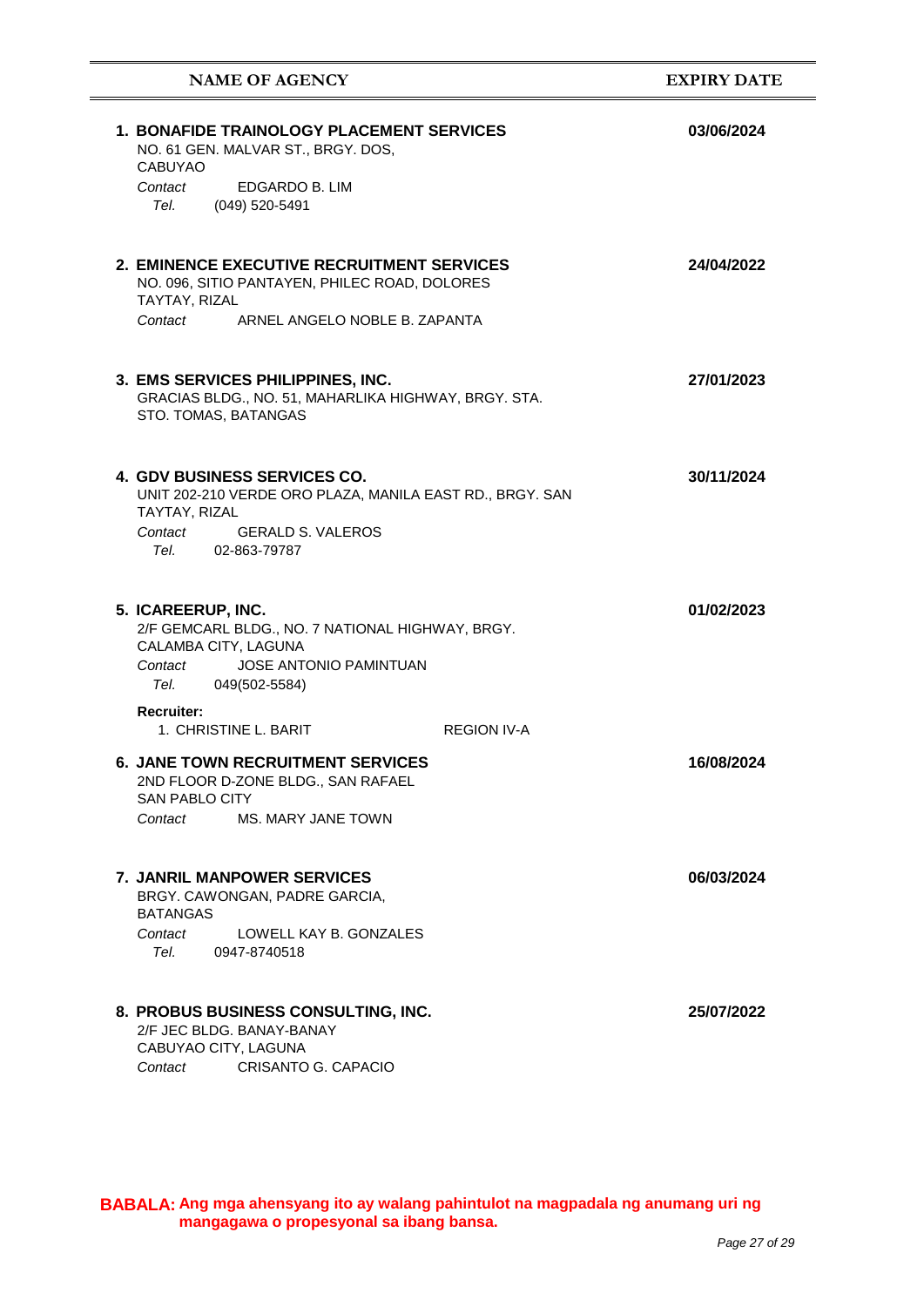| <b>NAME OF AGENCY</b>                                                                                                                                                                                                                                        | <b>EXPIRY DATE</b> |
|--------------------------------------------------------------------------------------------------------------------------------------------------------------------------------------------------------------------------------------------------------------|--------------------|
| <b>9. SIGMA DYNAMICS AND PROFESSIONALS PLACEMENT AGE</b><br>UNIT NO. 3, 2/F, ICE BLDG., BRGY. BANAY-BANAY<br>CITY OF CABUYAO, LAGUNA<br>JOSE CESARIO Y. CABANATUAN III<br>Contact                                                                            | 01/12/2022         |
| <b>10. TALENT RESERVE MANPOWER CORP.</b><br>UNIT-LOWER BASEMENT ANDENSON BLDG., BRGY. PARIAN,<br>CALAMBA CITY, LAGUNA<br>Contact<br>MARY ROSE V. TILLO<br>Tel. (049) 545-0993                                                                                | 27/05/2024         |
| 11. TW TEAM WORK PHILIPPINES MANPOWER CORPORATION<br>NO. 317 MAHARLIKA HIGHWAY, SANTIAGO. STO TOMAS<br><b>BATANGAS</b><br>Contact LORETA B. ALEJANDRO                                                                                                        | 07/04/2022         |
| <b>Recruiter:</b><br>1. LESLIE MARIZ D. ABDON<br><b>REGION IV-A</b>                                                                                                                                                                                          |                    |
| <b>Region VII - Central Visayas</b>                                                                                                                                                                                                                          |                    |
| 1. CEBU CAREER CENTER, INCORPORATED<br>RM. 32 ALMASE BLDG., OSMEÑA BLVD., SAMBAG II<br><b>CEBU CITY</b><br><b>LORELIE V. JUNTILLA</b><br>Contact<br>Tel. 09171775017                                                                                         | 15/10/2023         |
| 2. NIPPON MARU STAFFING SOLUTIONS, OPC<br>3F ANNEX BLDG., WINLAND TOWER I, JUANA OSMEÑA EXTN<br>KAMPUTHAW, CEBU CITY<br>MANILYN M. MAR<br>Contact                                                                                                            | 21/10/2022         |
| 3. QUALITY CARE EMPLOYMENT SERVICES<br>2/F UNIT A2Q PACIFIC SQUARE BLDG., F. CABAHUG ST., MABOLO<br><b>CEBU CITY</b><br>ARCHIEBAL P. ARIZO<br>Contact<br><b>Branch Address:</b><br>GSRC Bldg.1, #59 Congressional Avenue, Bahay Toro, Project 8, Quezon City | 12/06/2022         |
| <b>Region VIII - Eastern Visayas</b>                                                                                                                                                                                                                         |                    |
| <b>1. LCTC ALLIED SERVICES</b><br>#304 F. MENDOZA COMPLEX, STO NIÑO ST., TACLOBAN CITY<br><b>LEYTE</b><br>PRISCILLA C. SILAO<br>Contact                                                                                                                      | 30/05/2022         |

053-5239801/09157510505 *Tel.* 

## **Region X - Northern Mindanao**